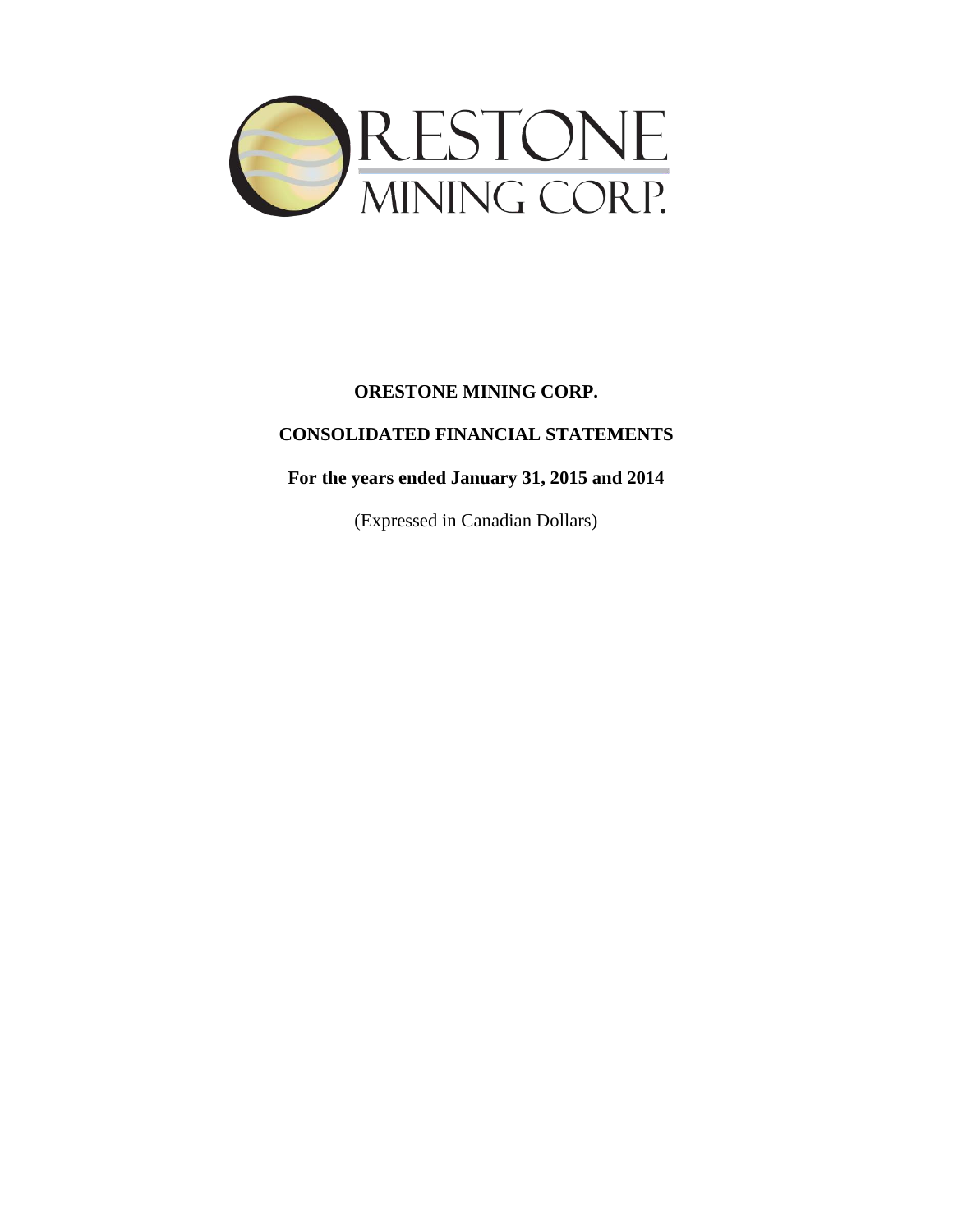401-905 West Pender St Vancouver BC V6C 1L6 t 604.687.5447 f 604.687.6737

#### **INDEPENDENT AUDITORS' REPORT**

#### **To the Shareholders of Orestone Mining Corp.**

We have audited the accompanying financial statements of Orestone Mining Corp., which comprise the statements of financial position as at January 31, 2015 and 2014 and the statements of comprehensive loss, changes in equity and cash flows for the years then ended, and a summary of significant accounting policies and other explanatory information.

## **Management's Responsibility for the Financial Statements**

Management is responsible for the preparation and fair presentation of these financial statements in accordance with International Financial Reporting Standards as issued by the International Accounting Standards Board, and for such internal control as management determines is necessary to enable the preparation of the financial statements that are free from material misstatement, whether due to fraud or error.

#### **Auditor's Responsibility**

Our responsibility is to express an opinion on these financial statements based on our audits. We conducted our audits in accordance with Canadian generally accepted auditing standards. Those standards require that we comply with ethical requirements and plan and perform the audit to obtain reasonable assurance about whether the financial statements are free from material misstatement.

An audit involves performing procedures to obtain audit evidence about the amounts and disclosures in the financial statements. The procedures selected depend on the auditor's judgment, including the assessment of the risks of material misstatement of the financial statements, whether due to fraud or error. In making those risk assessments, the auditor considers internal control relevant to the entity's preparation and fair presentation of the financial statements in order to design audit procedures that are appropriate in the circumstances, but not for the purpose of expressing an opinion on the effectiveness of the entity's internal control. An audit also includes evaluating the appropriateness of accounting policies used and the reasonableness of accounting estimates made by management, as well as evaluating the overall presentation of the financial statements.

We believe that the audit evidence that we have obtained is sufficient and appropriate to provide a basis for our audit opinion.

#### **Opinion**

In our opinion, the financial statements present fairly, in all material respects, the financial position of Orestone Mining Corp. as at January 31, 2015 and 2014, and its financial performance and its cash flows for the years then ended in accordance with International Financial Reporting Standards as issued by the International Accounting Standards Board.

#### **Emphasis of Matter**

Without modifying our opinion, we draw attention to Note 1 to the financial statements which describes matters and conditions that indicate the existence of a material uncertainty that may cast significant doubt about the Company's ability to continue as a going concern.

De Visser Gray LLP

CHARTERED ACCOUNTANTS Vancouver, Canada May 29, 2015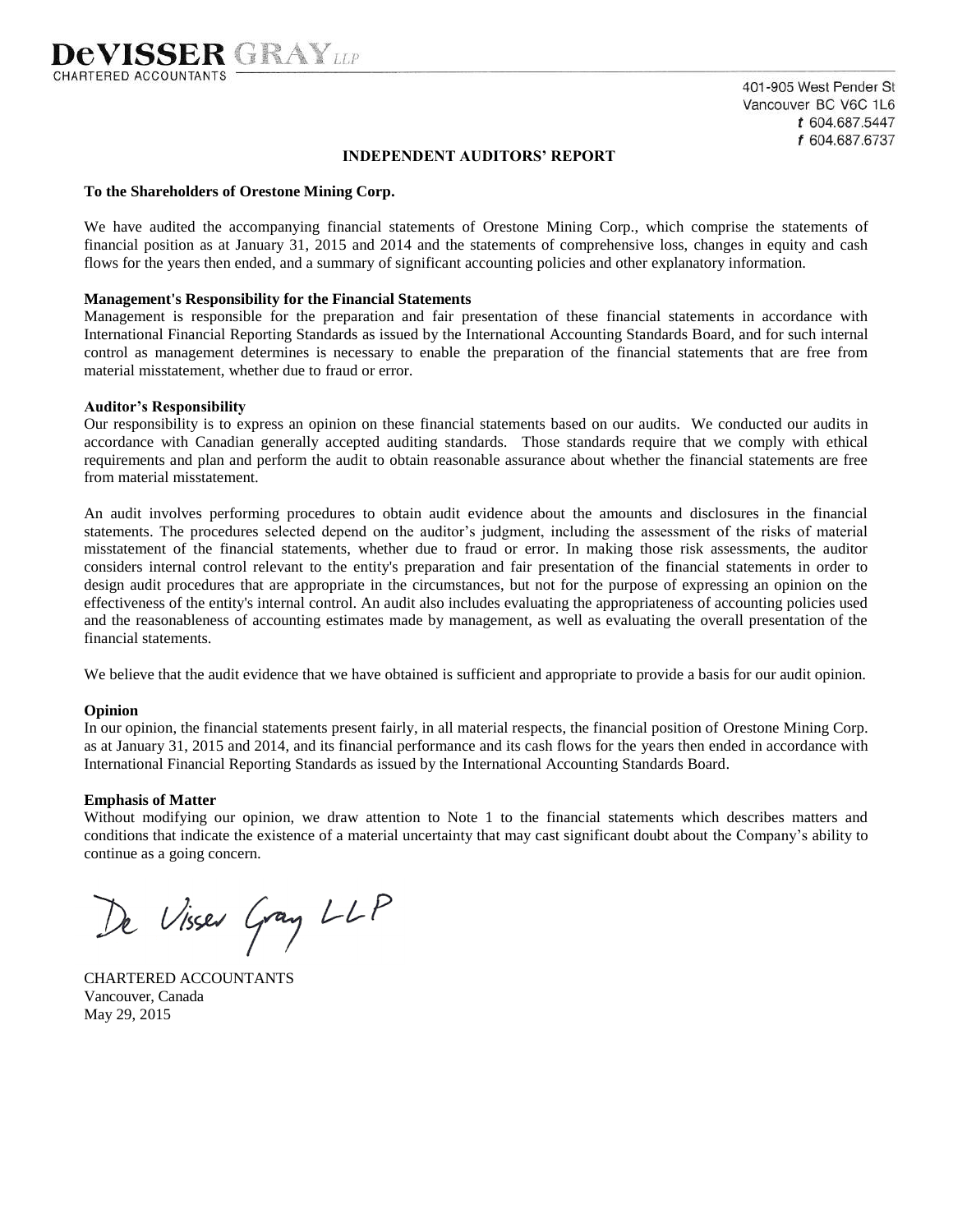## **ORESTONE MINING CORP.**

# CONSOLIDATED STATEMENTS OF FINANCIAL POSITION

(Expressed in Canadian dollars)

|                                             | <b>Notes</b>   | January 31, | January 31, |
|---------------------------------------------|----------------|-------------|-------------|
|                                             |                | 2015        | 2014        |
|                                             |                | \$          | \$          |
| <b>ASSETS</b>                               |                |             |             |
| <b>Current Assets</b>                       |                |             |             |
| Cash and cash equivalents                   | 3              | 142,969     | 454,786     |
| Marketable securities                       | $\overline{4}$ | 3,686       |             |
| Receivables                                 | 5,7,9          | 65,546      | 54,543      |
| Mineral exploration tax credits recoverable | 7              |             | 62,279      |
| Prepaids                                    |                | 30,862      | 32,070      |
|                                             |                |             |             |
|                                             |                | 243,063     | 603,678     |
| <b>Non-current Assets</b>                   |                |             |             |
| Equipment                                   | 6              | 162         | 272         |
| Exploration and evaluation assets           | 7              | 3,758,471   | 3,733,792   |
| Deposits                                    | 7              | 42,800      | 42,800      |
| <b>Reclamation</b> bonds                    | 7              | 29,000      | 29,000      |
|                                             |                | 3,830,433   | 3,805,864   |
|                                             |                |             |             |
|                                             |                | 4,073,496   | 4,409,542   |
|                                             |                |             |             |
| <b>LIABILITIES</b>                          |                |             |             |
| <b>Current</b>                              |                |             |             |
| Trade and other payables                    | 8              | 76,503      | 55,292      |
|                                             |                | 76,503      | 55,292      |
|                                             |                |             |             |
| <b>SHAREHOLDERS' EQUITY</b>                 |                |             |             |
| Share capital                               | 10             | 6,148,828   | 6,142,828   |
| Reserves                                    | 10             | 1,395,934   | 1,380,382   |
| Deficit                                     |                | (3,547,769) | (3,168,960) |
|                                             |                | 3,996,993   | 4,354,250   |
|                                             |                |             |             |
|                                             |                | 4,073,496   | 4,409,542   |

**Nature and continuance of operations** (Note 1) **Commitments** (Note 11)

These consolidated financial statements are authorized for issue by the Board of Directors on May 29, 2015

They are signed on the Company's behalf by:

| "David Hottman" | Jirector | "Gary Nordin" | Jirector |
|-----------------|----------|---------------|----------|
| David Hottman   |          | Gary Nordin   |          |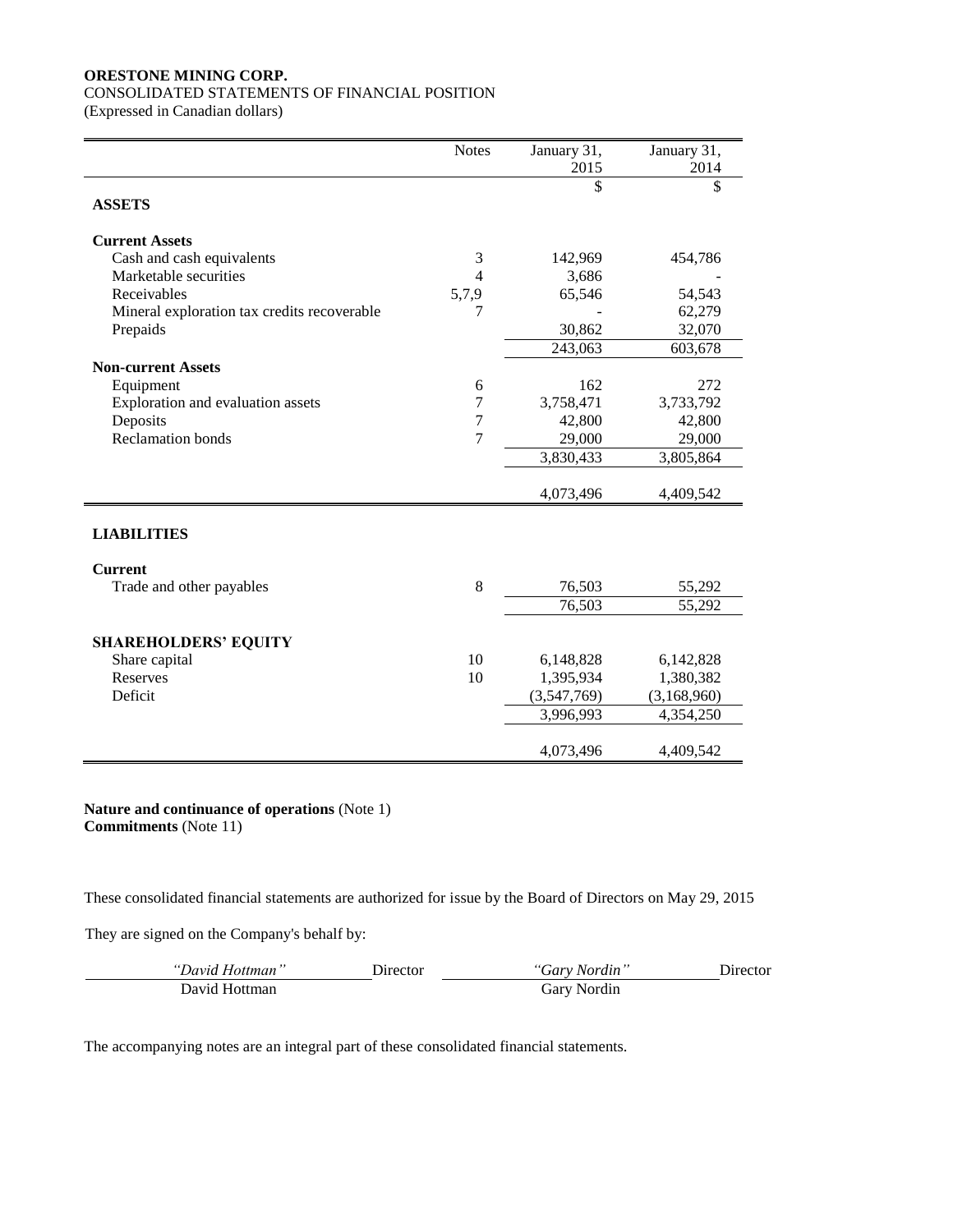# **ORESTONE MINING CORP.** CONSOLIDATED STATEMENTS OF COMPREHENSIVE LOSS

(Expressed in Canadian dollars)

|                                                | For the years ended January 31, |            |            |  |
|------------------------------------------------|---------------------------------|------------|------------|--|
|                                                | <b>Notes</b>                    | 2015       | 2014       |  |
|                                                |                                 | \$         | \$         |  |
| <b>EXPENSES</b>                                |                                 |            |            |  |
| Depreciation                                   | 6                               | 110        | 48         |  |
| Filing fees                                    |                                 | 12,724     | 16,910     |  |
| Investor relations                             |                                 | 18,478     | 48,199     |  |
| Management and consulting fees                 | 9                               |            | 14,500     |  |
| Office, rent and miscellaneous                 | 9                               | 85,707     | 117,912    |  |
| Project search                                 |                                 | 3,897      | 24,039     |  |
| Professional fees                              |                                 | 19,710     | 28,316     |  |
| Salaries and benefits                          |                                 | 145,356    | 166,238    |  |
| Share-based payments                           | 10                              | 15,552     | 164,264    |  |
|                                                |                                 | 301,534    | 580,426    |  |
| <b>OTHER ITEMS</b>                             |                                 |            |            |  |
| Interest income                                |                                 | (3,347)    | (9,275)    |  |
| Loss on debt settlement                        | 4                               | 7,371      |            |  |
| Unrealized loss on marketable securities       | $\overline{4}$                  | 7,370      |            |  |
| Write-off of exploration and evaluation assets | 7                               | 65,881     |            |  |
|                                                |                                 | 77,275     | (9,275)    |  |
| <b>COMPREHENSIVE LOSS</b>                      |                                 | (378, 809) | (571, 151) |  |
| <b>LOSS PER SHARE – Basic and diluted</b>      | 11                              | (0.01)     | (0.02)     |  |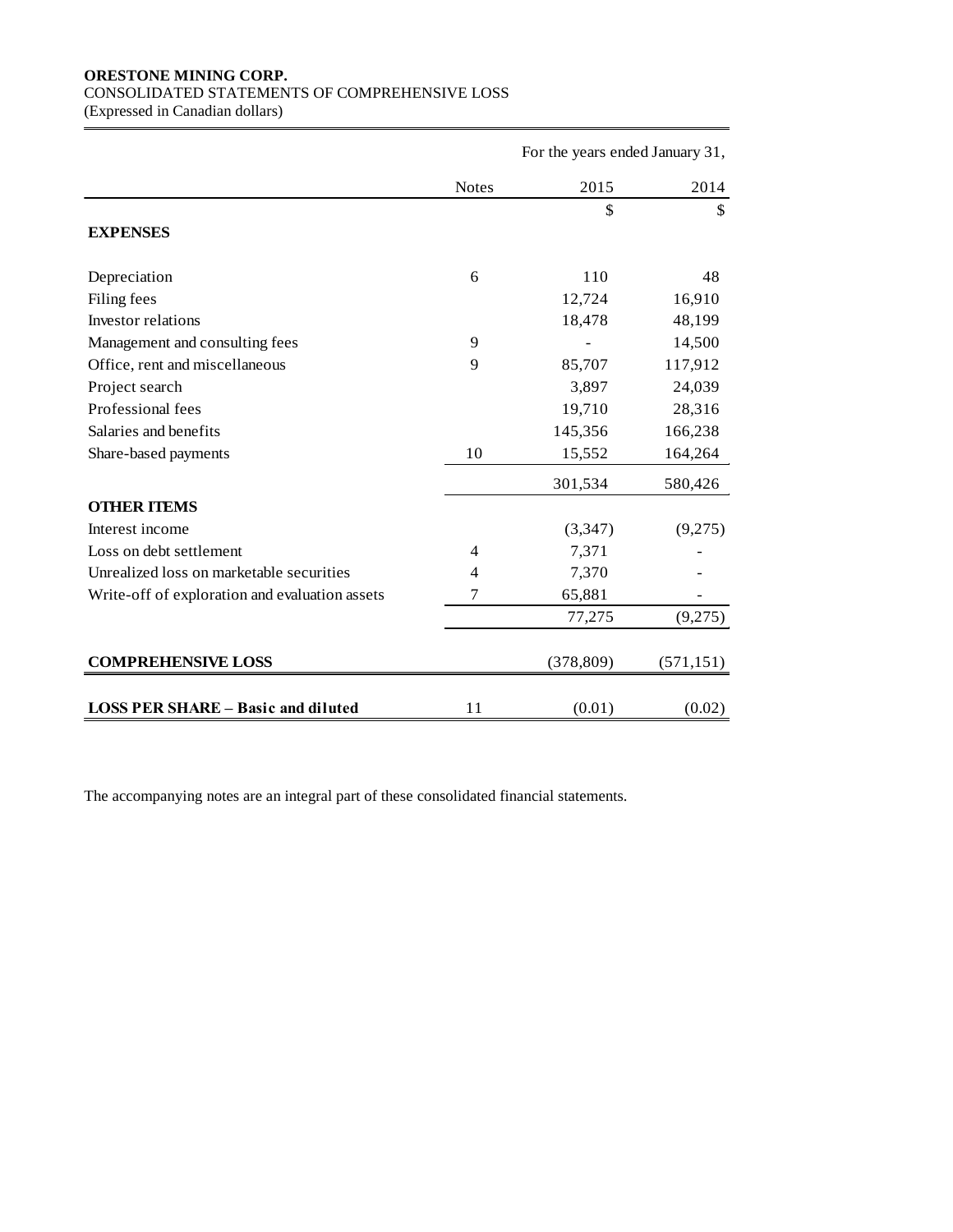# **ORESTONE MINING CORP.**

# CONSOLIDATED STATEMENT OF CHANGES IN EQUITY

(Expressed in Canadian dollars)

|                                                 |              |                          |                          |     |                          |               | Reserves                 |      |                          |                          | Total         |
|-------------------------------------------------|--------------|--------------------------|--------------------------|-----|--------------------------|---------------|--------------------------|------|--------------------------|--------------------------|---------------|
|                                                 |              | Number of                |                          |     |                          |               | Agent's                  |      | Share-based              |                          | shareholders' |
|                                                 | <b>Notes</b> | shares                   | Share capital            |     | Warrant                  |               | warrants                 |      | payments                 | Deficit                  | equity        |
|                                                 |              |                          |                          |     |                          |               |                          |      |                          |                          |               |
| Balance as at January 31, 2013                  |              | 35,792,823 \$            | 6,006,679                | \$. | 719,307                  | <sup>\$</sup> | 98,399                   | -\$  | 386,306                  | $(2,597,809)$ \$         | 4,612,882     |
| Shares issued                                   |              |                          |                          |     |                          |               |                          |      |                          |                          |               |
| For cash                                        | 10           | 1,779,410                | 139,144                  |     | 12,106                   |               | $\overline{\phantom{a}}$ |      |                          |                          | 151,250       |
| Share issue costs                               | 10           | $\overline{\phantom{a}}$ | (2,995)                  |     | $\overline{\phantom{a}}$ |               | $\overline{\phantom{a}}$ |      |                          | $\overline{\phantom{a}}$ | (2,995)       |
| Share-based payments                            | 10           | $\overline{\phantom{0}}$ |                          |     | $\overline{\phantom{a}}$ |               | $\overline{\phantom{a}}$ |      | 164,264                  |                          | 164,264       |
| Comprehensive loss for the year                 |              | $\overline{\phantom{a}}$ | $\overline{\phantom{a}}$ |     | $\overline{\phantom{a}}$ |               | $\overline{\phantom{a}}$ |      | $\overline{\phantom{a}}$ | (571, 151)               | (571, 151)    |
| Balance as at January 31, 2014<br>Shares issued |              | 37,572,233 \$            | 6,142,828                | -S  | 731,413                  | \$            | 98,399                   | - \$ | 550,570                  | $$$ (3,168,960) \$       | 4,354,250     |
| For mineral property acquisition                | 7, 10        | 200,000                  | 6,000                    |     |                          |               | $\overline{\phantom{0}}$ |      |                          |                          | 6,000         |
| Share-based payments                            | 10           | $\overline{\phantom{a}}$ | $\overline{\phantom{a}}$ |     | $\overline{\phantom{a}}$ |               | $\overline{\phantom{a}}$ |      | 15,552                   |                          | 15,552        |
| Comprehensive loss for the year                 |              |                          |                          |     |                          |               | $\overline{\phantom{a}}$ |      |                          | (378, 809)               | (378, 809)    |
| Balance as at January 31, 2015                  |              | 37,772,233 \$            | 6,148,828                |     | 731,413                  | \$.           | 98,399                   | \$   | 566,122                  | $$ (3,547,769)$ \\$      | 3,996,993     |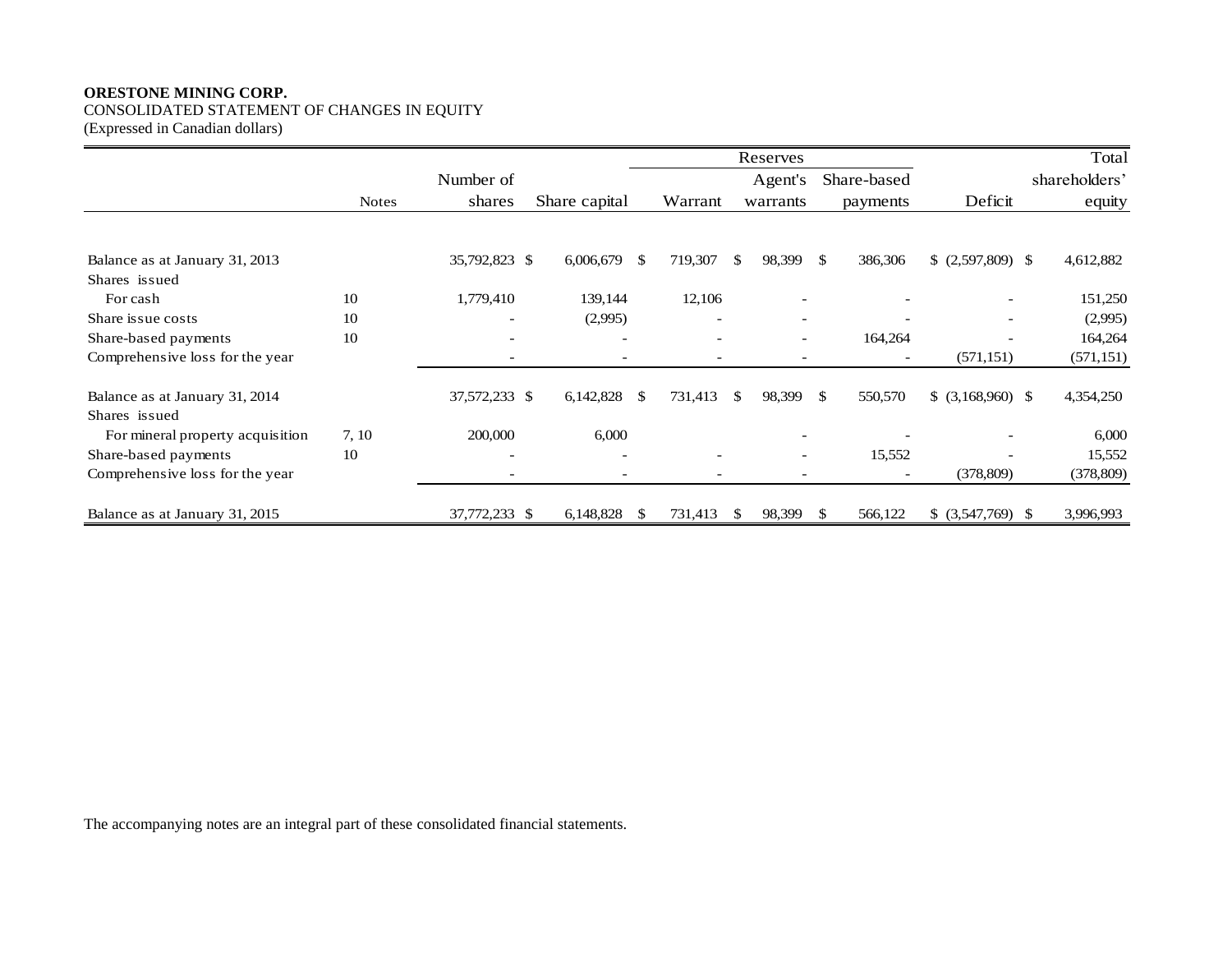# **ORESTONE MINING CORP.**

# CONSOLIDATED STATEMENTS OF CASH FLOWS

(Expressed in Canadian dollars)

|                                                | For the years ended January 31, |              |  |
|------------------------------------------------|---------------------------------|--------------|--|
|                                                | 2015                            | 2014         |  |
|                                                | \$                              |              |  |
| <b>CASH FLOWS FROM OPERATING ACTIVITIES</b>    |                                 |              |  |
| Net loss                                       | $$^{(378,809)}$                 | \$ (571,151) |  |
| Non-cash operating items:                      |                                 |              |  |
| Depreciation                                   | 110                             | 48           |  |
| Share-based payments                           | 15,552                          | 164,264      |  |
| Loss on debt settlement                        | 7,371                           |              |  |
| Unrealized loss on marketable securities       | 7,370                           |              |  |
| Write off of evaluation and exploration assets | 65,881                          |              |  |
|                                                | (282, 525)                      | (406, 839)   |  |
| Changes in non-cash working capital items:     |                                 |              |  |
| Receivables                                    | (11,003)                        | 23,722       |  |
| Mining tax credit recoverable                  | 62,279                          | 238,341      |  |
| Prepaids                                       | 1,208                           | 7,424        |  |
| Trade and other payables                       | (14, 669)                       | (19, 851)    |  |
| Due to related parties                         |                                 | (10,000)     |  |
| Net cash used in operating activities          | (244, 710)                      | (167, 203)   |  |
| <b>CASH FLOWS FROM INVESTING ACTIVITIES</b>    |                                 |              |  |
| Exploration and evaluation assets              | (67, 107)                       | (563,759)    |  |
| Purchase of equipment                          |                                 | (320)        |  |
| Net cash used in investing activities          | (67, 107)                       | (564,079)    |  |
| <b>CASH FLOWS FROM FINANCING ACTIVITIES</b>    |                                 |              |  |
| Proceeds from issuance of common shares        |                                 | 151,250      |  |
| Share issue costs                              |                                 | (2,995)      |  |
| Net cash provided by financing activities      |                                 | 148,255      |  |
| <b>CHANGE IN CASH</b>                          | (311, 817)                      | (583, 027)   |  |
| <b>CASH, BEGINNING</b>                         | 454,786                         | 1,037,813    |  |
| <b>CASH, ENDING</b>                            | \$142,969                       | \$454,786    |  |

Supplemental disclosures with respect to cash flows (Note 14)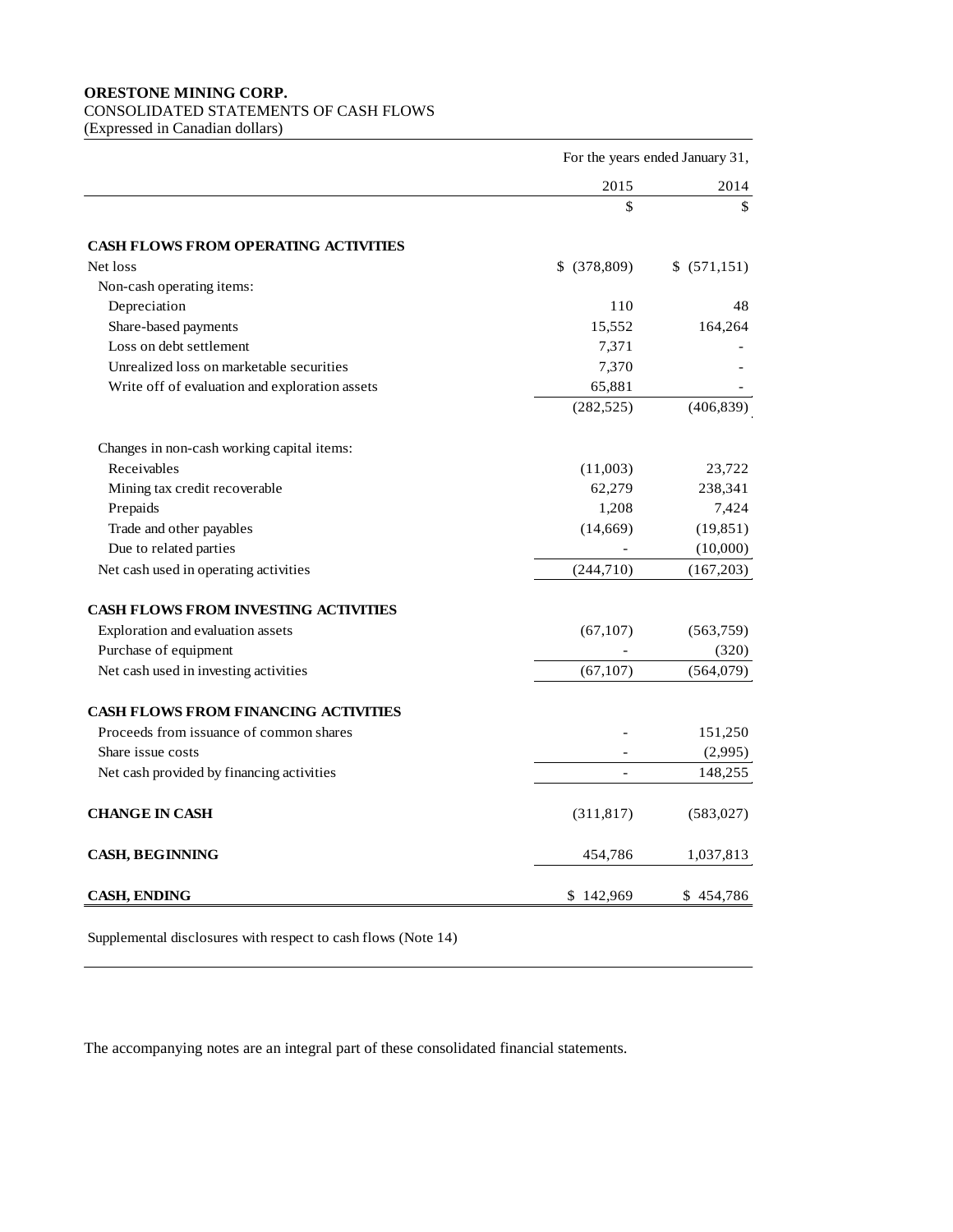## **1. NATURE AND CONTINUANCE OF OPERATIONS**

Orestone Mining Corp. (the "Company") was incorporated under the Business Corporations Act (British Columbia) on April 30, 2007 and its principal business activity is the exploration of mineral properties. The address of the Company's registered and head office is 19<sup>th</sup> floor, 885 West Georgia Street, Vancouver, BC, Canada V6C 3H4. The Company's shares are listed on the TSX-Venture Exchange and trade under the symbol "ORS".

These consolidated financial statements have been prepared in accordance with International Financial Reporting Standards ("IFRS") applicable to a going concern basis which assumes that the Company will be able to realize its assets and discharge its liabilities in the normal course of business for the foreseeable future. The continuing operations of the Company are dependent upon its ability to raise adequate financing to develop its exploration and evaluation assets, and to commence profitable operations in the future. To date the Company has not generated any significant revenues and is considered to be in the exploration stage. These uncertainties may cast significant doubt about the Company's ability to continue as a going concern.

Management's plan includes continuing to pursue additional sources of financing through equity offerings, seeking joint venture partners to fund exploration, monitoring exploration activity and reducing overhead costs. Should the Company be unable to realize on its assets and discharge its liabilities in the normal course of business, the net realizable value of its assets may be materially less than the amounts recorded on the consolidated statement of financial position. Further discussion of liquidity risk has been disclosed in Notes 12 and 13.

These consolidated financial statements do not include any adjustments relating to the recoverability and classification of recorded asset amounts and classification of liabilities that might be necessary should the Company be unable to continue in existence.

|                 | January 31, 2015 | January 31, 2014 |
|-----------------|------------------|------------------|
|                 |                  |                  |
| Deficit         | $$$ (3,547,769)  | \$(3,168,960)    |
| Working capital | \$166,560        | \$548,386        |

# **2. SIGNIFICANT ACCOUNTING POLICIES AND BASIS OF PRESENTATION**

#### **Statement of compliance with International Financial Reporting Standards ("IFRS")**

These consolidated financial statements have been prepared in accordance and compliance with IFRS as issued by the International Accounting Standards Board ("IASB") and interpretations of the International Financial Reporting Interpretations Committee ("IFRIC").

#### **Basis of presentation**

The consolidated financial statements of the Company have been prepared on an accrual basis and are based on historical costs, modified where applicable. The consolidated financial statements are presented in Canadian dollars unless otherwise noted.

#### **Significant estimates and assumptions**

The preparation of financial statements in accordance with IFRS requires the Company to make estimates and assumptions concerning the future. The Company's management reviews these estimates and underlying assumptions on an ongoing basis, based on experience and other factors, including expectations of future events that are believed to be reasonable under the circumstances. Revisions to estimates are adjusted for prospectively in the period in which the estimates are revised.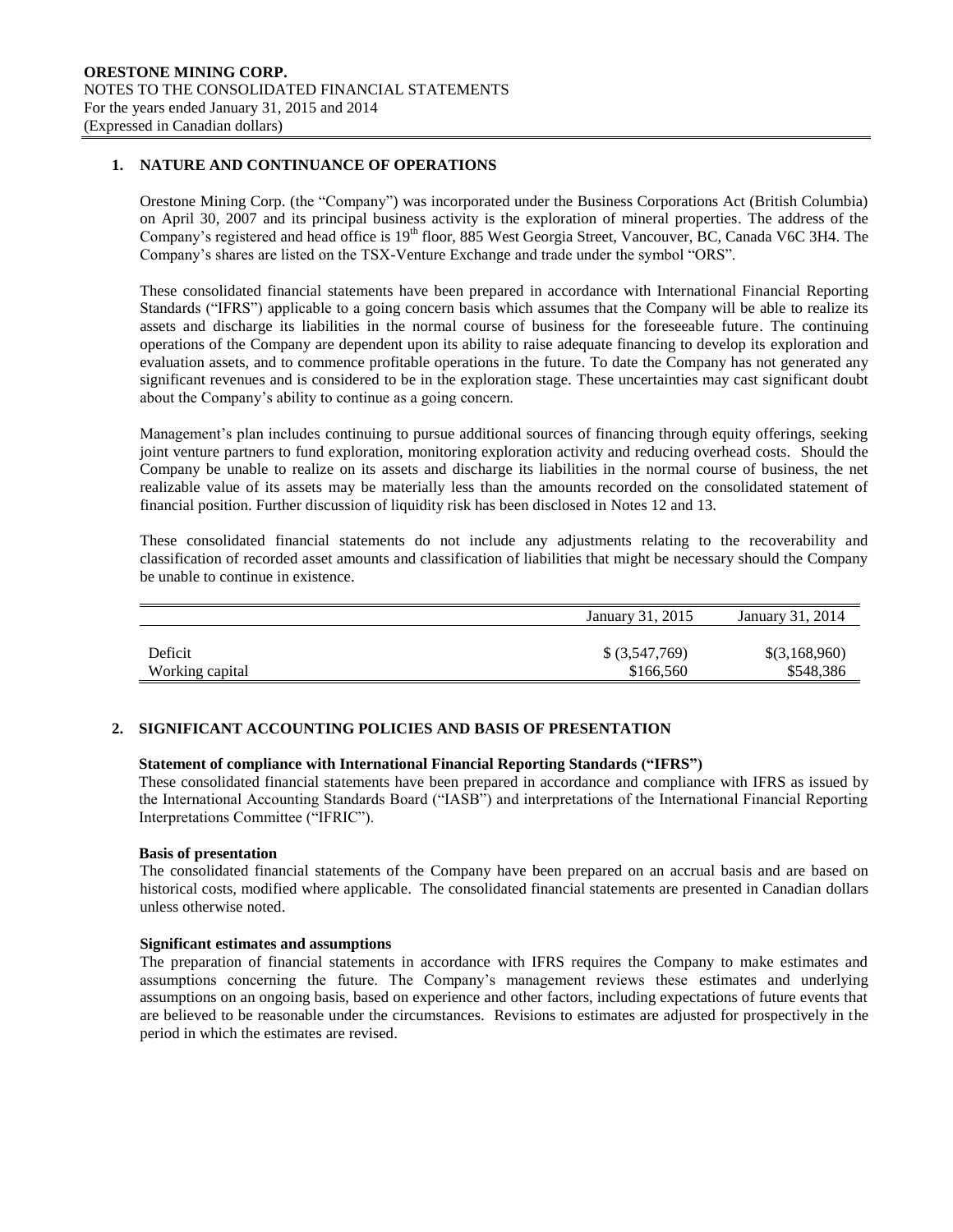#### **Significant estimates and assumptions (cont'd)**

Estimates and assumptions where there is significant risk of material adjustments to assets and liabilities in future accounting periods include stock-based awards and payments and the recoverability of the carrying value of exploration and evaluation assets.

### **Significant judgments**

The preparation of financial statements in accordance with IFRS requires the Company to make judgments, apart from those involving estimates, in applying accounting policies. The most significant judgments in applying the Company's financial statements include:

- the assessment of the Company's ability to continue as a going concern and whether there are events or conditions that may give rise to significant uncertainty; and
- the classification / allocation of expenditures as exploration and evaluation expenditures or operating expenses.

## **Basis of consolidation**

#### *Subsidiaries*

The consolidated financial statements include the financial statements of the Company and entities controlled by the Company (its "subsidiaries"). Control is achieved where the Company has the power to govern the financial and operating policies of an entity so as to obtain benefits from its activities.

The Company's subsidiary is:

|                            | % of ownership |        | <b>Example 1</b> Jurisdiction Principal activity |
|----------------------------|----------------|--------|--------------------------------------------------|
| Intuitive Exploration Inc. | 00%            | `anada | <b>Exploration company</b>                       |

Subsidiaries are fully consolidated from the date of acquisition, being the date on which the Company obtains control, and continue to be consolidated until the date that such control ceases.

## *Jointly controlled operations and assets*

Joint control is defined as contractually agreed sharing of control over an economic activity, and exists only when the strategic financial and operating decisions relating to the activity require the unanimous consent of the parties sharing control (the ventures). A portion of the Company's exploration activities is conducted jointly with others when the Company enters into agreements that provide for specific percentage interests in exploration properties.

A jointly controlled asset involves joint control and ownership by the Company and other venturers of assets contributed to or acquired for the purpose of the joint venture, without the formation of a corporation, partnership or other entity. The Company accounts for its share of the jointly controlled assets, any liabilities it has incurred, its share of any liabilities jointly incurred with other ventures, income from the sale or use of its share of the joint venture's output, together with its share of the expenses incurred by the joint venture, and any expenses it incurs in relation to its interest in the joint venture.

As at January 31, 2015 and January 31, 2014 the Company has a 51% in the Todd Creek Property joint venture (Note 7), which is accounted for as a jointly controlled asset.

#### *Inter-company balances and transactions*

Inter-company balances and transactions, including unrealised income and expenses arising from inter-company transactions, are eliminated in preparing the consolidated financial statements.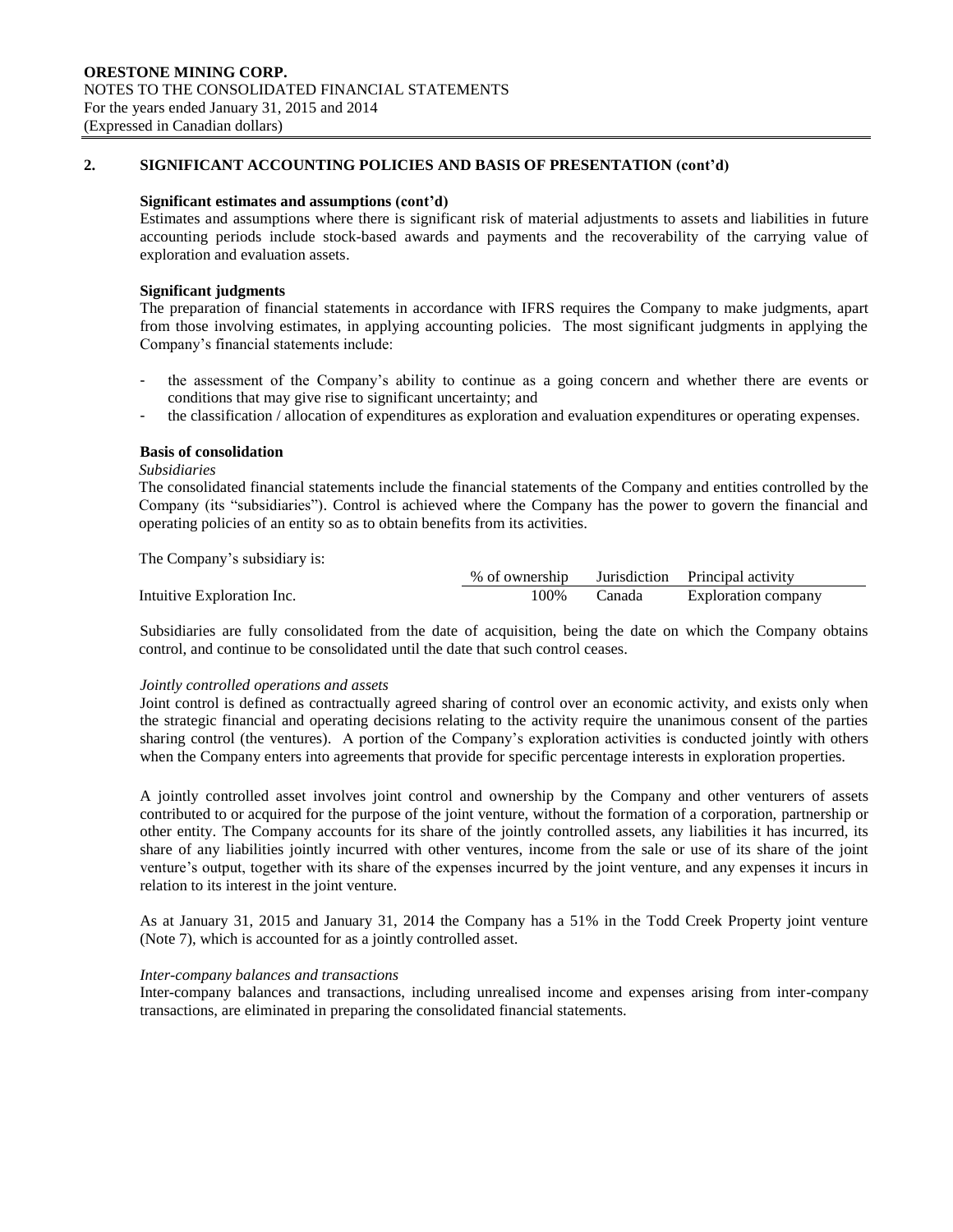#### **Foreign currency translation**

## *Functional currency*

The functional currency of the Company and its subsidiaries is measured using the currency of the primary economic environment in which that entity operates. The consolidated financial statements are presented in Canadian dollars, which is the presentation and the functional currency of the parent company and all of its subsidiaries.

#### *Transactions and balances*

Foreign denominated monetary assets and liabilities are translated to their Canadian dollar equivalents using foreign exchange rates that prevailed at the period end exchange rate. Non-monetary items are translated at historical exchange rates, except for items carried at market value, which are translated at the rate of exchange in effect at the period end exchange rate. Revenue and expenses are translated at average rates of exchange during the period. Exchange gains or losses arising on foreign currency translation are included in the determination of operating results for the year.

#### **Equipment**

Equipment is stated at historical cost less accumulated depreciation and accumulated impairment losses. Depreciation is provided on the declining balance basis at the following rates per annum:

| Equipment          | 20% |
|--------------------|-----|
| Computer equipment | 55% |

Subsequent costs are included in the asset's carrying amount or recognized as a separate asset, as appropriate, only when it is probable that future economic benefits associated with the item will flow to the Company and the cost of the item can be measured reliably. The carrying amount of the replaced part is derecognized. All other repairs and maintenance are charged to the statement of comprehensive loss during the financial period in which they are incurred.

Gains and losses on disposals are determined by comparing the proceeds with the carrying amount and are recognized in profit or loss.

#### **Exploration and evaluation assets**

Exploration and evaluation assets include the costs of acquiring licenses, costs associated with exploration and evaluation activity, and the fair value (at acquisition date) of exploration and evaluation assets acquired in a business combination. Exploration and evaluation expenditures are capitalized. Costs incurred before the Company has obtained the legal rights to explore an area are recognized in profit or loss.

Mining exploration tax credits from the Government of British Columbia for certain exploration expenditures incurred in British Columbia are treated as a reduction of the exploration and development costs of the respective exploration property.

Exploration and evaluation assets are assessed for impairment if (i) sufficient data exists to determine technical feasibility and commercial viability, and (ii) facts and circumstances suggest that the carrying amount exceeds the recoverable amount.

Once the technical feasibility and commercial viability of the extraction of mineral resources in an area of interest are demonstrable, exploration and evaluation assets attributable to that area of interest are first tested for impairment and then reclassified to mining property and development assets within property, plant and equipment.

## **Restoration and environmental obligations**

Recoverability of the carrying amount of any exploration and evaluation assets is dependent on successful development and commercial exploitation, or alternatively, sale of the respective areas of interest.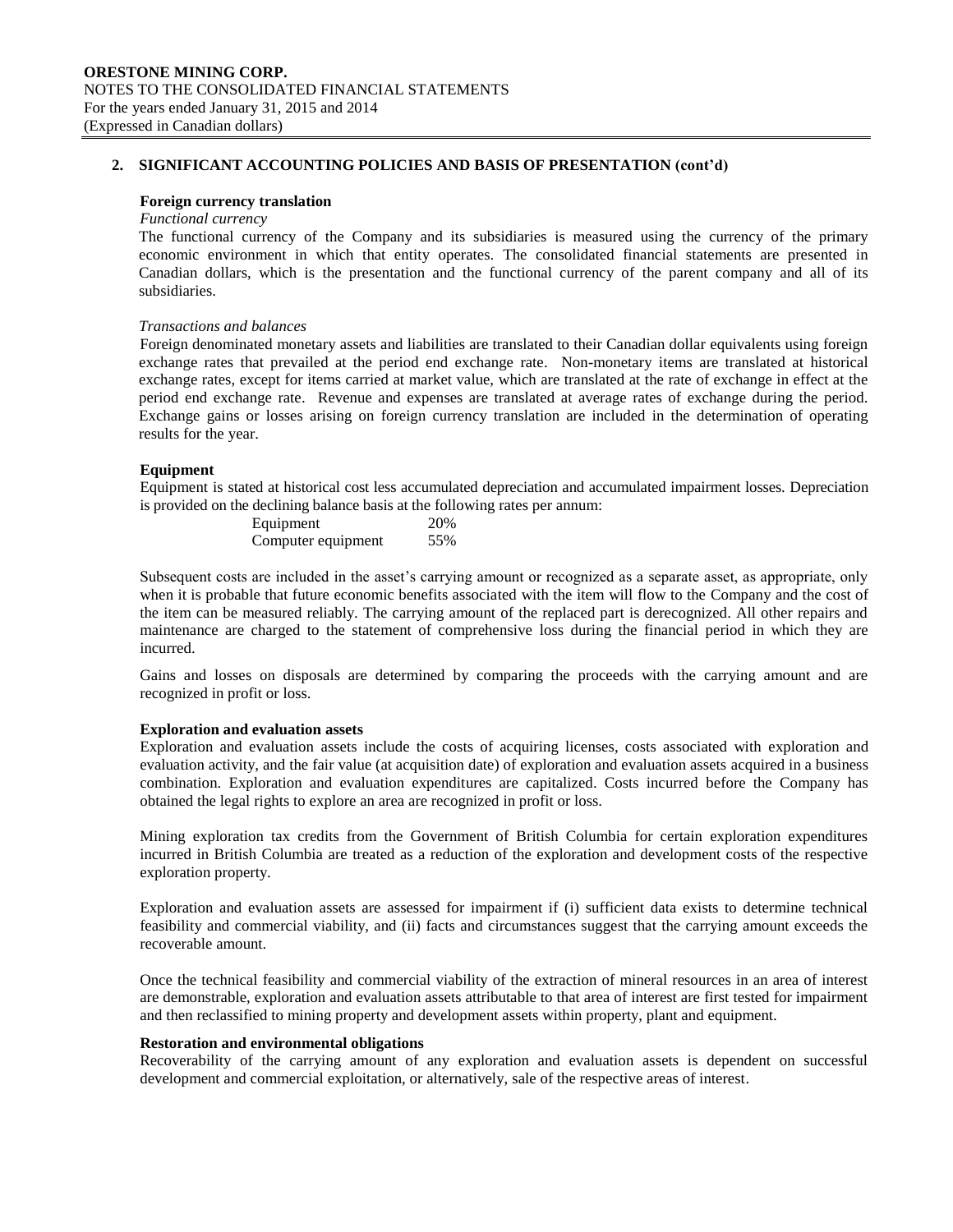#### **Restoration and environmental obligations (cont'd)**

The Company recognizes liabilities for statutory, contractual, constructive or legal obligations associated with the retirement of long-term assets, when those obligations result from the acquisition, construction, development or normal operation of the assets. The net present value of future restoration cost estimates arising from the decommissioning of plant and other site preparation work is capitalized to exploration and evaluation assets along with a corresponding increase in the restoration provision in the period incurred. Discount rates using a pre-tax rate that reflect the time value of money are used to calculate the net present value. The restoration asset will be depreciated on the same basis as other mining assets.

The Company's estimates of restoration costs could change as a result of changes in regulatory requirements, discount rates and assumptions regarding the amount and timing of the future expenditures. These changes are recorded directly to mining assets with a corresponding entry to the restoration provision. The Company's estimates are reviewed annually for changes in regulatory requirements, discount rates, effects of inflation and changes in estimates.

Changes in the net present value, excluding changes in the Company's estimates of reclamation costs, are charged to profit and loss for the period.

The net present value of restoration costs arising from subsequent site damage that is incurred on an ongoing basis during production are charged to profit or loss in the period incurred. The costs of restoration projects that were included in the provision are recorded against the provision as incurred. The costs to prevent and control environmental impacts at specific properties are capitalized in accordance with the Company's accounting policy for exploration and evaluation assets

The Company currently has no known material rehabilitation and environmental costs. The Company however has reclamation bonds in place in the amount of \$29,000 in respect of the Captain property (Note 7).

## **Impairment of non-financial assets**

The carrying amount of the Company's long-lived assets (which include equipment and exploration and evaluation assets) is reviewed for impairment if there is any indication that the carrying amount may not be recoverable. If any such indication is present, the recoverable amount of the asset is estimated in order to determine whether impairment exists.

An asset's recoverable amount is the higher of fair value less costs to sell and value in use. In assessing value in use, the estimated future cash flows are discounted to their present value, using a pre-tax discount rate that reflects current market assessments of the time value of money and the risks specific to the asset for which estimates of future cash flows have not been adjusted. Where the asset does not generate cash flows that are independent from other assets, the Company estimates the recoverable amount of the cash-generating unit to which the asset belongs.

If the recoverable amount of an asset or cash generating unit is estimated to be less than its carrying amount, the carrying amount is reduced to the recoverable amount. Impairment is recognized immediately as a charge in the statement of comprehensive loss. Where an impairment subsequently reverses, the carrying amount is increased to the revised estimate of recoverable amount but only to the extent that this does not exceed the carrying value that would have been determined if no impairment had previously been recognized. A reversal is recognized as a recovery in the statement of comprehensive loss for the period.

## **Share-based payments**

The Company grants share purchase options to directors, officers, employees and consultants to purchase common shares. The fair value of options granted is recognized as a share-based payment expense with a corresponding increase in equity. An individual is classified as an employee when the individual is an employee for legal or tax purposes (direct employee) or provides services similar to those performed by a direct employee.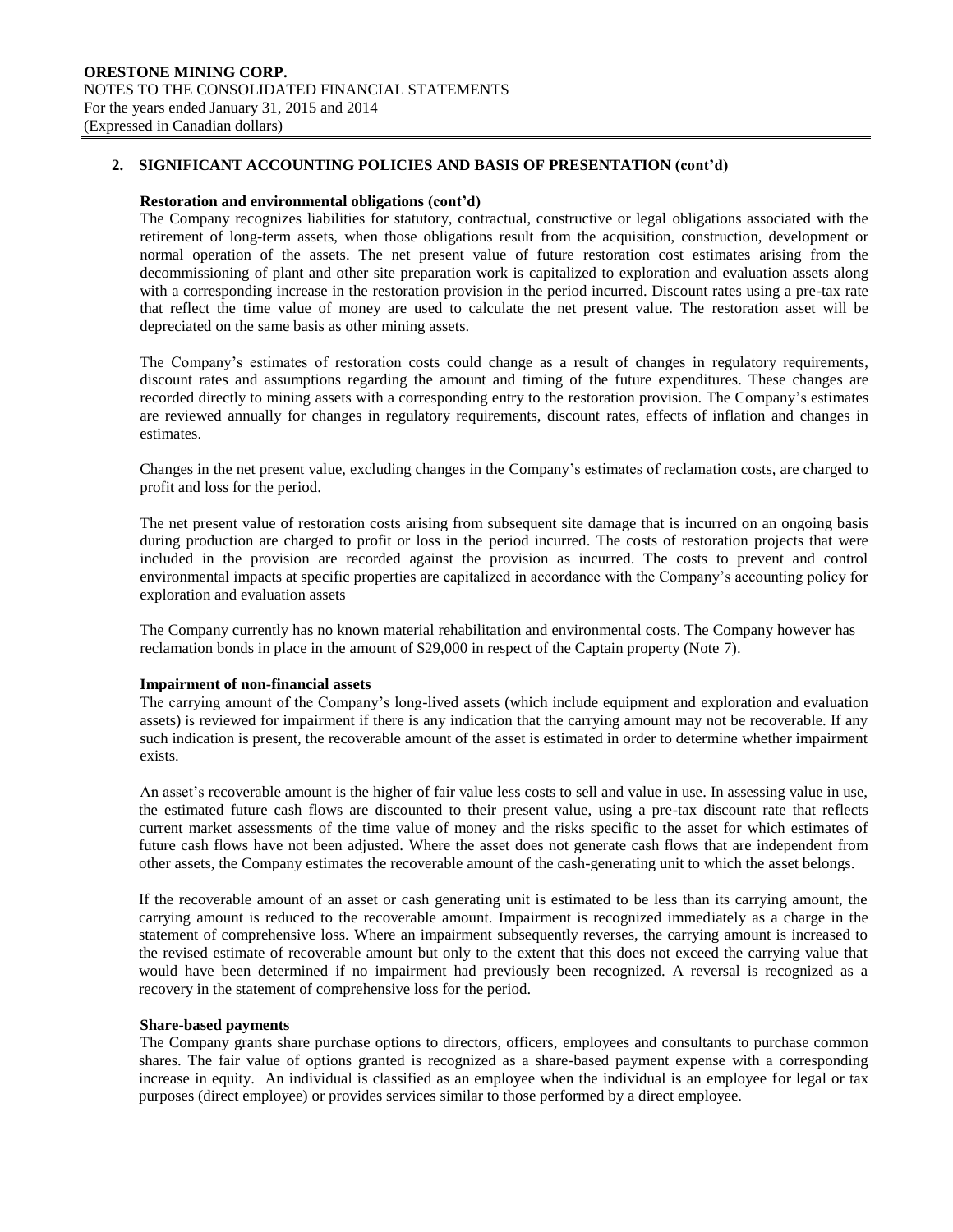#### **Share-based payments (cont`d)**

The fair value is measured at the grant date and each tranche is recognized on a graded-vesting basis over the period during which the options vest. The fair value of the options granted is measured using the Black-Scholes option pricing model taking into account the terms and conditions upon which the options were granted. At each financial position reporting date, the amount recognized as an expense is adjusted to reflect the actual number of share options that are expected to vest.

## **Loss per share**

The Company uses the treasury stock method to compute the dilutive effect of options, warrants and similar instruments. Under this method the dilutive effect on loss per share is recognized on the use of the proceeds that could be obtained upon exercise of options, warrants and similar instruments. It assumes that the proceeds would be used to purchase common shares at the average market price during the year.

Basic and diluted losses per common share are calculated using the weighted-average number of common shares outstanding during the year.

## **Financial instruments**

Financial assets and financial liabilities are measured initially at fair value plus transaction costs, except for financial assets and financial liabilities carried at fair value through profit or loss, which are measured initially at fair value. Financial assets and financial liabilities are measured subsequently as described below.

#### Financial assets

The Company classifies its financial assets into one of the following categories, depending on the purpose for which the asset was acquired. The Company's accounting policy for each category is as follows:

*Fair value through profit or loss* - This category comprises of financial assets classified as held for trading that are either derivatives or assets acquired principally for the purpose of selling or repurchasing it in the near term. They are carried in the statement of financial position at fair value with changes in fair value recognized in the statement of comprehensive loss.

*Loans and receivables* - These assets are non-derivative financial assets with fixed or determinable payments that are not quoted in an active market. They are carried at amortized cost using the effective interest method, less any provision for impairment. Discounting is omitted when the effect of discounting is immaterial. Individually significant receivables are considered for impairment when they are past due or when other objective evidence is received that a specific counterparty may likely default.

*Held-to-maturity investments* - These assets are non-derivative financial assets with fixed or determinable payments and fixed maturities that the Company's management has the positive intention and ability to hold to maturity. These assets are measured at amortized cost using the effective interest method. If there is objective evidence that the investment is impaired, determined by reference to external credit ratings and other relevant indicators, the financial asset is measured at the present value of estimated future cash flows. Any changes to the carrying amount of the investment, including impairment losses, are recognized in the statement of comprehensive loss.

*Available-for-sale* - Non-derivative financial assets not included in the above categories are classified as availablefor-sale. They are carried at fair value with changes in fair value recognized in other comprehensive income. Where a financial asset is disposed of or a decline in the fair value of an available-for-sale financial asset constitutes objective evidence of impairment, the amount of the cumulative gain or loss is reclassified from equity and recognized in the statement of comprehensive loss.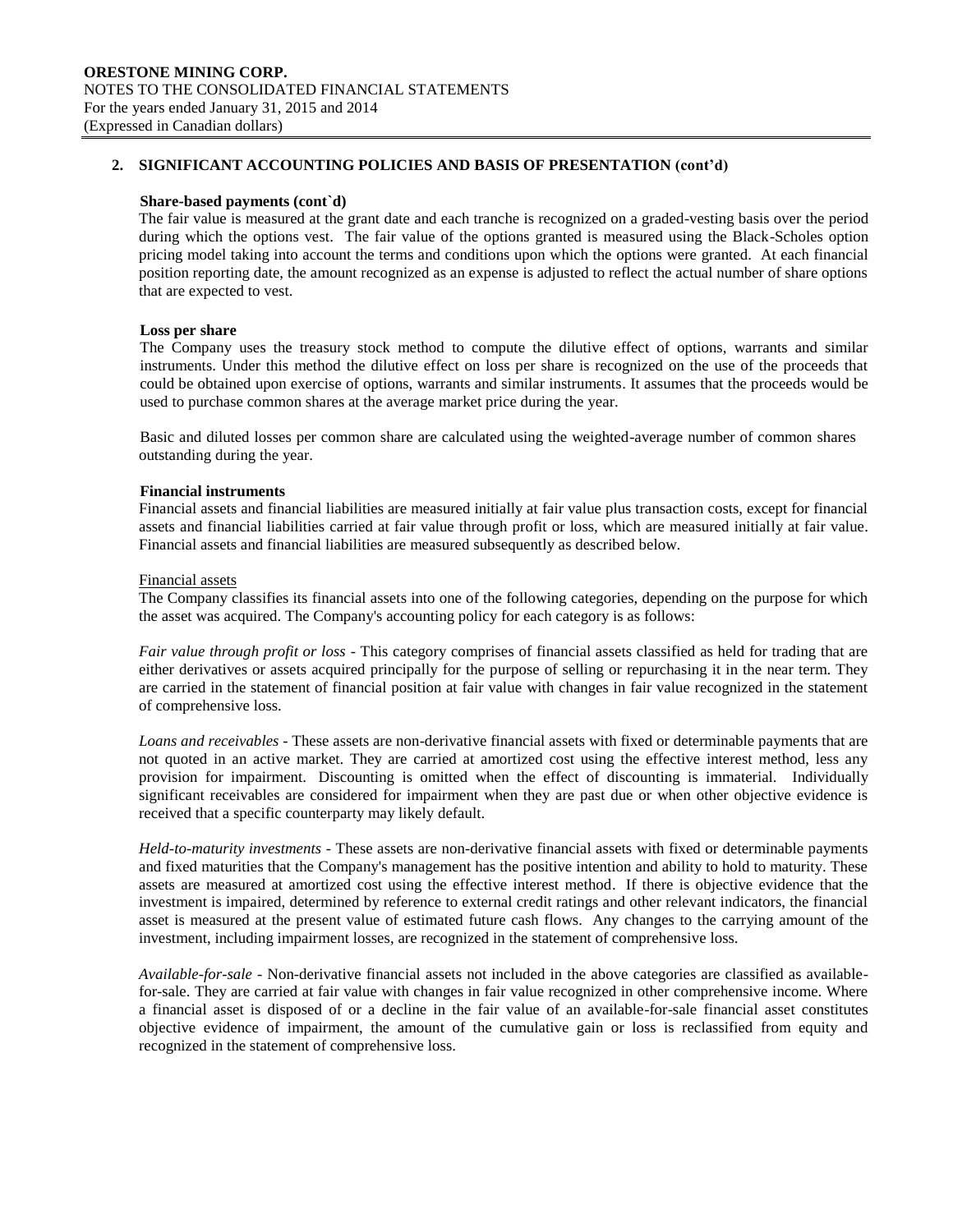### **Financial instruments (cont`d)**

All financial assets except for those at fair value through profit or loss are subject to review for impairment at least at each reporting date. Financial assets are impaired when there is any objective evidence that a financial asset or a group of financial assets is impaired. Different criteria to determine impairment are applied for each category of financial assets, which are described above. If in a subsequent period, the amount of the impairment loss decreases and the decrease relates to an event occurring after the impairment was recognized, the previously recognized impairment loss is reversed through profit or loss.

#### Financial liabilities

The Company classifies its financial liabilities into one of two categories, depending on the purpose for which the asset was acquired. The Company's accounting policy for each category is as follows:

*Fair value through profit or loss* - This category comprises of financial liabilities classified as held for trading that are either derivatives or liabilities incurred principally for the purpose of selling or repurchasing it in the near term. They are carried in the statement of financial position at fair value with changes in fair value recognized in the statement of comprehensive loss.

*Other financial liabilities*: This category includes promissory notes, amounts due to related parties and accounts payables and accrued liabilities, all of which are recognized at amortized cost using the effective interest method. Discounting is omitted where the effect of discounting is immaterial.

The Company does not have any derivative financial assets and liabilities.

### **Income taxes**

## Current income tax:

Current income tax assets and liabilities for the current period are measured at the amount expected to be recovered from or paid to the taxation authorities. The tax rates and tax laws used to compute the amount are those that are enacted or substantively enacted, at the reporting date, in the countries where the Company operates and generates taxable income.

Current income tax relating to items recognized directly in other comprehensive income or equity is recognized in other comprehensive income or equity and not in profit or loss. Management periodically evaluates positions taken in the tax returns with respect to situations in which applicable tax regulations are subject to interpretation and establishes provisions where appropriate.

#### Deferred income tax:

Deferred income tax is provided using the asset and liability method on temporary differences at the reporting date between the tax bases of assets and liabilities and their carrying amounts for financial reporting purposes.

The carrying amount of deferred income tax assets is reviewed at the end of each reporting period and recognized only to the extent that it is probable that sufficient taxable profit will be available to allow all or part of the deferred income tax asset to be utilized.

Deferred income tax assets and liabilities are measured at the tax rates that are expected to apply to the year when the asset is realized or the liability is settled, based on tax rates (and tax laws) that have been enacted or substantively enacted by the end of the reporting period.

Deferred income tax assets and deferred income tax liabilities are offset, if a legally enforceable right exists to set off current tax assets against current income tax liabilities and the deferred income taxes relate to the same taxable entity and the same taxation authority.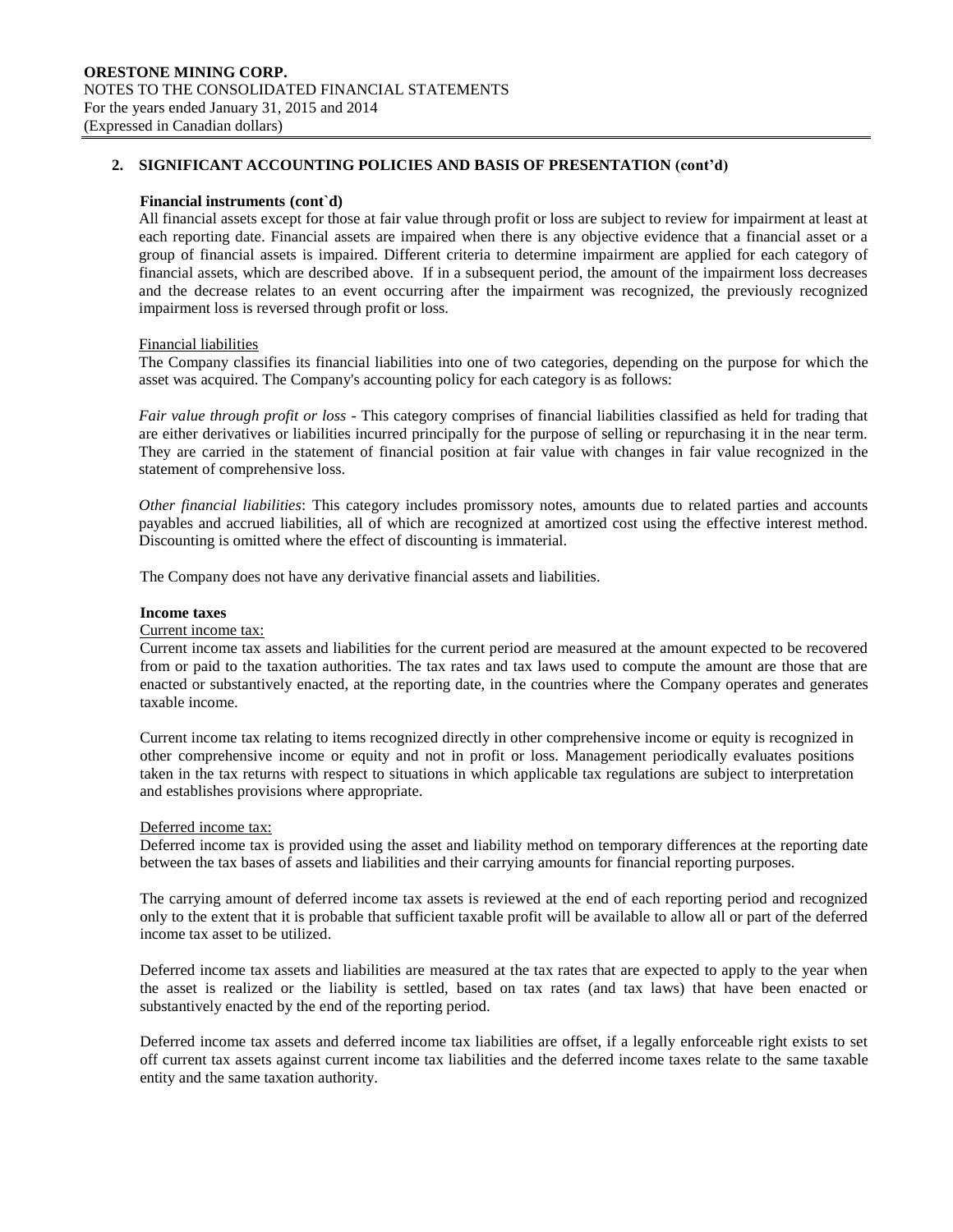#### **Segment reporting**

The Company operates in a single geographical segment, being Canada, and a single reporting segment, being the acquisition, exploration and development of mineral property interests.

### **New and amended standards adopted by the Company**

Effective February 1, 2014, the Company adopted the following new and revised IFRS that were issued by the IASB:

- Amendments to IAS 1, Presentation of Items of Other Comprehensive Income
- IFRS 7, Financial Instruments: Disclosures
- IFRS 10, Consolidated Financial Statements
- IFRS 11, Joint Arrangements
- IFRS 12, Disclosure of Interests in Other Entities
- IFRS 13, Fair Value Measurement
- IAS 19, Employee Benefits
- IAS 27, Separate Financial Statements
- IAS 28, Investments in Associates and Joint Ventures
- IFRIC 20, Stripping Costs in the Production Phase of a Surface Mine

The application of these new and revised IFRS has not had any material impact on the amounts reported for the current and prior periods but may affect the accounting for future transactions or arrangements.

## **New standards, amendments and interpretations to existing standards not yet effective**

- Effective for annual reporting periods beginning on or after January 1, 2015:
	- IAS 32, Offsetting Financial Assets and Financial Liabilities
	- IAS 36, Recoverable Amount Disclosures for Non‐Financial Assets
	- IAS 39, Novation of Derivatives and Continuation of Hedge Accounting
	- IFRIC 21, Levies
	- Effective date to be finalized:
	- IFRS 9, Financial Instruments, Classification and Measurement

The Company has not early adopted these new and amended standards and is currently assessing the impact that these standards will have on the Company's financial statements.

# **3. CASH AND CASH EQUIVALENTS**

|                       | January 31, | January 31, |
|-----------------------|-------------|-------------|
|                       | 2015        | 2014        |
|                       |             |             |
| Cash on hand          | 142.969     | 42,884      |
| Short-term investment | -           | 411,902     |
|                       | 142.969     | 454,786     |

Cash equivalents are comprised of highly-liquid instruments issued by commercial banks which are readily convertible into known amounts of cash.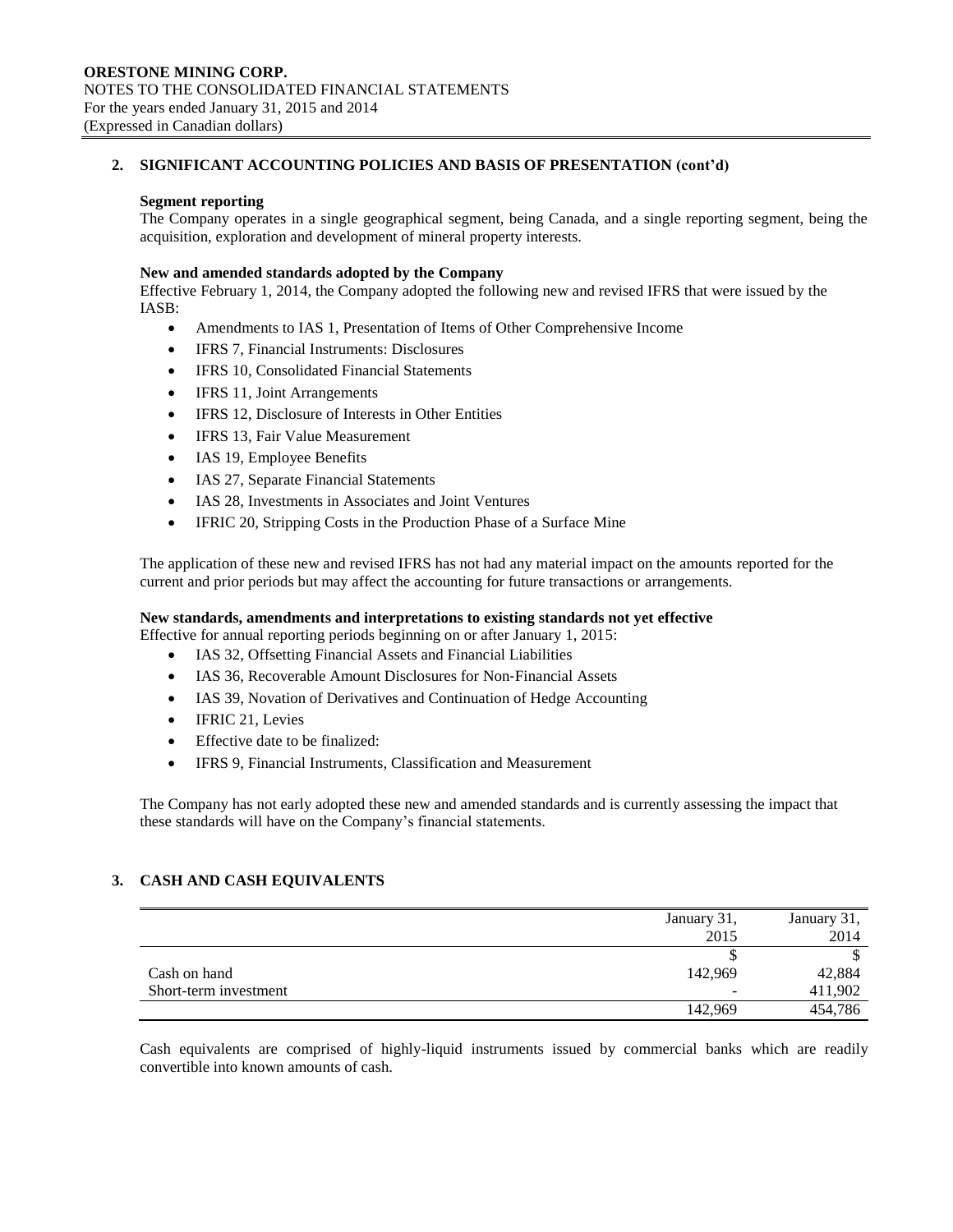## **4. MARKETABLE SECURITIES**

On June 28, 2014 the Company received 368,520 shares at \$0.05 as payment from Galileo Petroleum Ltd. ("Galileo") pursuant to a debt settlement of \$18,426 owed to the Company, the fair value of the Galileo shares was \$11,055 and the Company recorded a loss on debt settlement of \$7,371. On October 20, 2014 Galileo consolidated its stock on a three per one consolidation basis. As at January 31, 2015, the Company owns 122,840 shares of Galileo. For the year ended January 31, 2015, the Company recorded an unrealized loss of \$ 7,370 with respect to these shares (2014 - \$Nil).

## **5. RECEIVABLES**

Receivables consist of the following:

|                                          | January 31, | January 31, |
|------------------------------------------|-------------|-------------|
|                                          | 2015        | 2014        |
|                                          |             |             |
| Due from joint venture partners (Note 7) | 23,093      | 26,443      |
| Government taxes receivable              | 781         | 128         |
| Other                                    | 7.180       | 2,673       |
| Related parties receivable (Note 9)      | 34.492      | 25,299      |
|                                          | 65,546      | 54,543      |

# **6. EQUIPMENT**

|                                 | Computer  |       |
|---------------------------------|-----------|-------|
|                                 | equipment | Total |
|                                 | \$        | \$    |
| Cost                            |           |       |
| Balance as at February 1, 2013  |           |       |
| <b>Additions</b>                | 320       | 320   |
| Balance as at January 31, 2014  | 320       | 320   |
| <b>Additions</b>                |           |       |
| Balance as at January 31, 2015  | 320       | 320   |
|                                 |           |       |
| <b>Accumulated depreciation</b> |           |       |
| Balance as at February 1, 2013  |           |       |
| Depreciation for the year       | 48        | 48    |
| Balance as at January 31, 2014  | 48        | 48    |
| Depreciation for the year       | 110       | 110   |
| Balance as at January 31, 2015  | 158       | 158   |
|                                 |           |       |
| <b>Carrying amounts</b>         |           |       |
| At February 1, 2013             |           |       |
| At January 31, 2014             | 272       | 272   |
| At January 31, 2015             | 162       | 162   |

# **7. EXPLORATION AND EVALUATION ASSETS**

#### **Estrella de Oro Property**

On January 16, 2014, the Company signed a five year option agreement ("the Agreement") with Kootenay Silver Inc. to earn a 60 percent interest in the 700-hectare Estrella de Oro gold exploration property located in Sonora State, Mexico, approximately 200 kilometers southeast of the city of Hermosillo.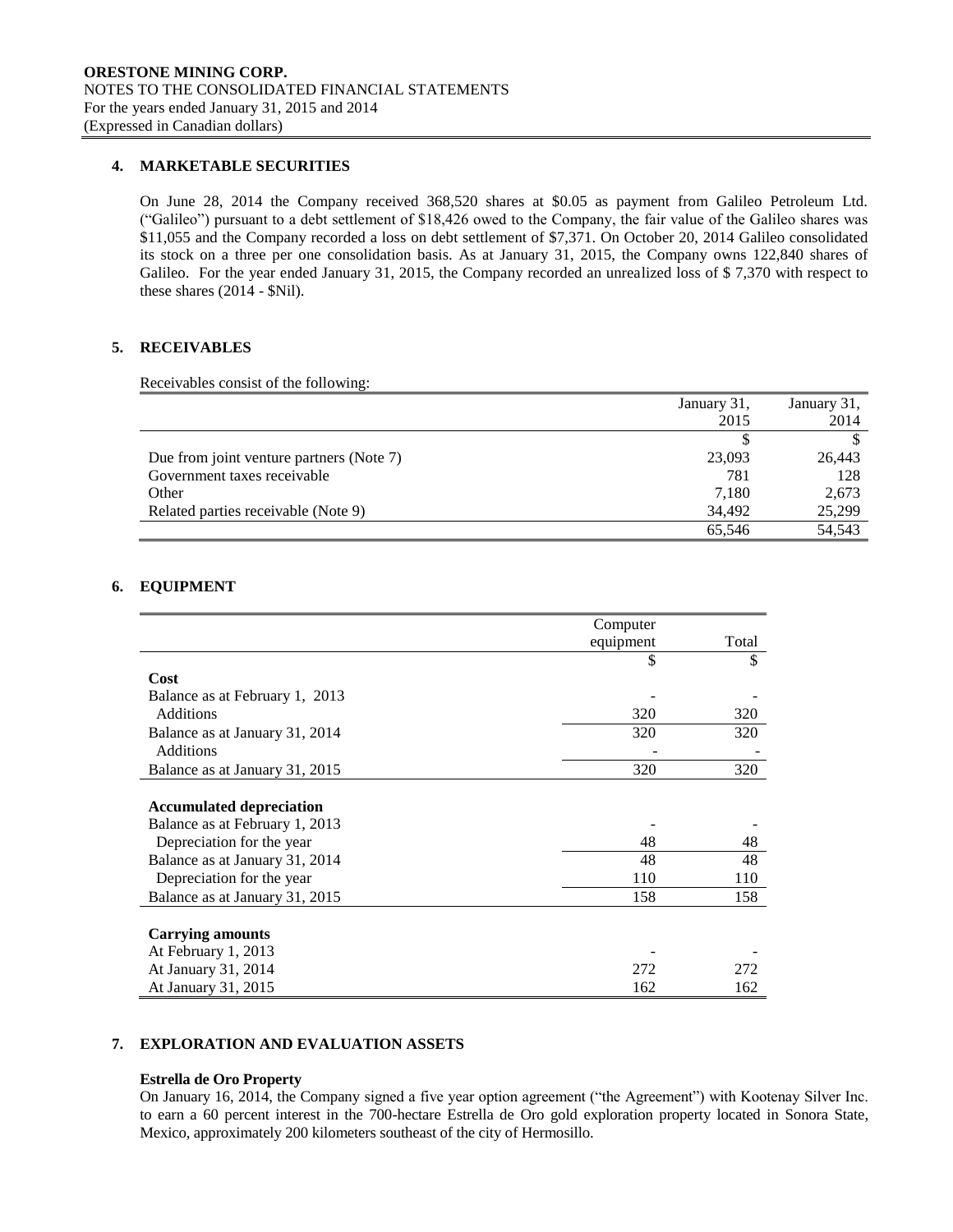## **7. EXPLORATION AND EVALUATION ASSETS (cont'd)**

## **Estrella de Oro Property (cont'd)**

The option payments consist of staged cash payments totaling USD\$150,000, expenditures of USD\$2,000,000 and the issuance of 200,000 common shares of the Company upon regulatory approval ( issued).

In October 2014, the Company completed testing and determined that the property lacked the potential. The Company then advised Kootenay that it would not be proceeding with the option agreement and wrote off \$65,881 (2014 - \$Nil) of project expenditures on the Estrella de Oro Property.

#### **Captain Property**

The Company owns a 100% interest in certain mineral claims comprising the Captain Property located near Fort St. James, British Columbia.

At January 31, 2015, included in mineral exploration tax credits recoverable is \$Nil (January 31, 2014 - \$60,791) relating to the Captain property.

As at January 31, 2015, the Company has issued a \$29,000 (January 31, 2014 - \$29,000) reclamation bond to the Ministry of Energy, Mines and Petroleum Resources of British Columbia to guarantee reclamation of the environment on the Captain Property.

### **Todd Creek Property**

On April 3, 2008, the Company signed a property option agreement with Goldeye Explorations Limited ("Goldeye"), Polar Star Mining Corporation ("Polar"), and Geofine Exploration Consultants Ltd. ("Geofine") to acquire an interest in certain claims comprising the Todd Creek Property located in the Skeena Mining Division in northwestern British Columbia.

The Company earned a 51% interest in the Todd Creek Property by making cash payments of \$180,000, issuing 170,000 common shares at a fair value of \$10,500 and incurring work expenditures of \$2,500,000.

Upon earning the 51% interest, the Company, Goldeye, Polar and Geofine formed a Joint Venture (the "JV") on April 30, 2010. Pursuant to the JV agreement, the Company is the operator and holds a 51% interest in the JV and Polar Star and Goldeye (collectively, the "JV partners") each hold a 24.5% interest in the JV.

Upon production, the JV shall pay a royalty to Geofine of 2.5% of the Net Smelter Return royalty ("NSR") derived from operations on the Todd Creek Property.

Commencing on or before November 30, 2010 and for each anniversary of that date until an NSR is derived from operations on the property, the JV will provide a payment to Geofine of \$25,000 (paid). Such payments will be considered to be non-refundable advances on any NSR that Geofine shall be entitled to. The JV has the exclusive option to purchase the NSR for \$750,000 for each 0.5% of royalty interest held on the property.

At January 31, 2015, included in receivables is \$23,094 (January 31, 2014 - \$26,443) owing from the JV partners.

At January 31, 2015, included in mineral tax credits recoverable is \$Nil (January 31, 2014 - \$1,488) relating to the Todd Creek Property.

As at January 31, 2015, recorded in deposits is \$17,500 (January 31, 2014 - \$17,500) paid to Geofine, which has been used towards the posting of a reclamation bond with the Ministry of Energy, Mines and Petroleum Resources of British Columbia to guarantee the reclamation of the Todd Creek Property.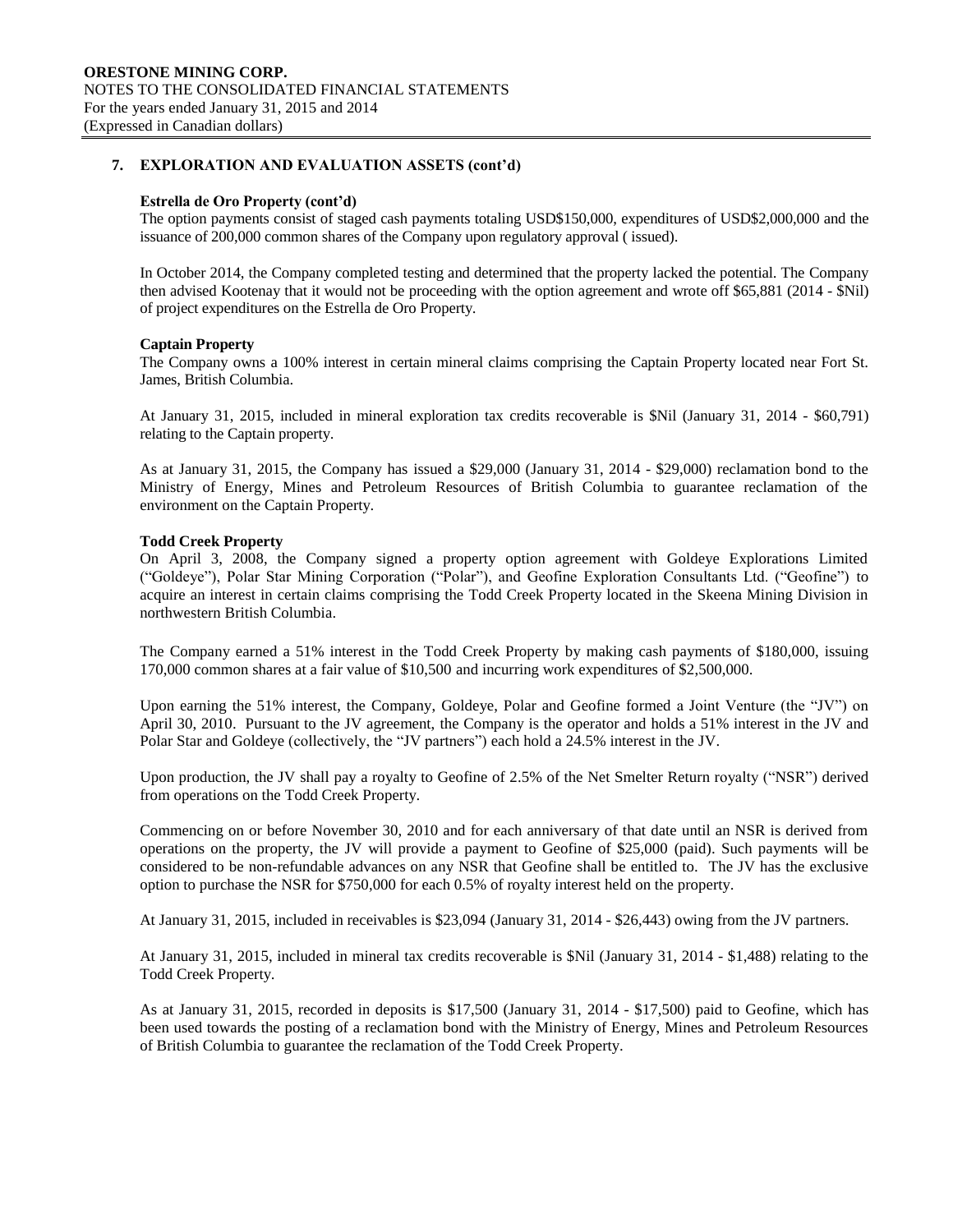# **7. EXPLORATION AND EVALUATION ASSETS (cont'd)**

The Company has incurred the following on acquisition and deferred exploration costs:

|                                                | January 31,<br>2013 |                | Additions January 31,<br>2014 | Additions      | January 31,<br>2015 |
|------------------------------------------------|---------------------|----------------|-------------------------------|----------------|---------------------|
|                                                | \$                  | \$             | \$                            | \$             | \$                  |
| <b>Captain Property</b>                        |                     |                |                               |                |                     |
| <b>Acquisition costs</b>                       | 275,922             | 65             | 275,987                       | 65             | 276,052             |
| Deferred exploration costs                     |                     |                |                               |                |                     |
| Assays                                         | 35,117              | 4,679          | 39,796                        | 1,022          | 40,818              |
| Drilling                                       | 566,994             | 167,883        | 734,877                       |                | 734,877             |
| Geological                                     | 265,776             | 101,034        | 366,810                       | 9,035          | 375,845             |
| Geophysical                                    | 117,875             | 25,502         | 143,377                       |                | 143,377             |
| Surveying                                      | 40,846              |                | 40,846                        |                | 40,846              |
| Other                                          | 1,061               |                | 1,061                         |                | 1,061               |
|                                                | 1,027,669           | 299,098        | 1,326,767                     | 10,057         | 1,336,824           |
| Mining exploration tax credit                  | (212, 831)          | (62, 175)      | (275,006)                     |                | (275,006)           |
|                                                | 1,090,760           | 236,988        | 1,327,748                     | 10,122         | 1,337,870           |
| <b>Todd Creek Property</b>                     |                     |                |                               |                |                     |
| <b>Acquisition costs</b>                       | 268,785             | 12,750         | 281,535                       | 12,750         | 294,285             |
| Deferred exploration costs                     |                     |                |                               |                |                     |
| Aircraft                                       | 626,189             |                | 626,189                       |                | 626,189             |
| Assays                                         | 196,652             | 4,955          | 201,607                       | 5,480          | 207,087             |
| Camp                                           | 237,807             | $\overline{a}$ | 237,807                       | $\overline{a}$ | 237,807             |
| Geological consulting                          | 257,421             |                | 257,421                       |                | 257,421             |
| Drilling                                       | 312,864             |                | 312,864                       |                | 312,864             |
| Field                                          | 234,469             |                | 234,469                       |                | 234,469             |
| Geophysical                                    | 288,630             |                | 288,630                       |                | 288,630             |
| Other                                          | 91,128              |                | 91,128                        |                | 91,128              |
| Professional                                   | 58,424              |                | 58,424                        |                | 58,424              |
| Salaries and wages                             | 410,555             |                | 410,555                       | $\blacksquare$ | 410,555             |
|                                                | 2,714,139           | 4,955          | 2,719,094                     | 5,480          | 2,724,574           |
| Mining exploration tax credit                  | (518, 767)          | (1,488)        | (520, 255)                    | 497            | (519, 758)          |
| Write-off of exploration and evaluation assets | (78,500)            |                | (78,500)                      |                | (78,500)            |
|                                                | 2,385,657           | 16,217         | 2,401,874                     | 18,727         | 2,420,601           |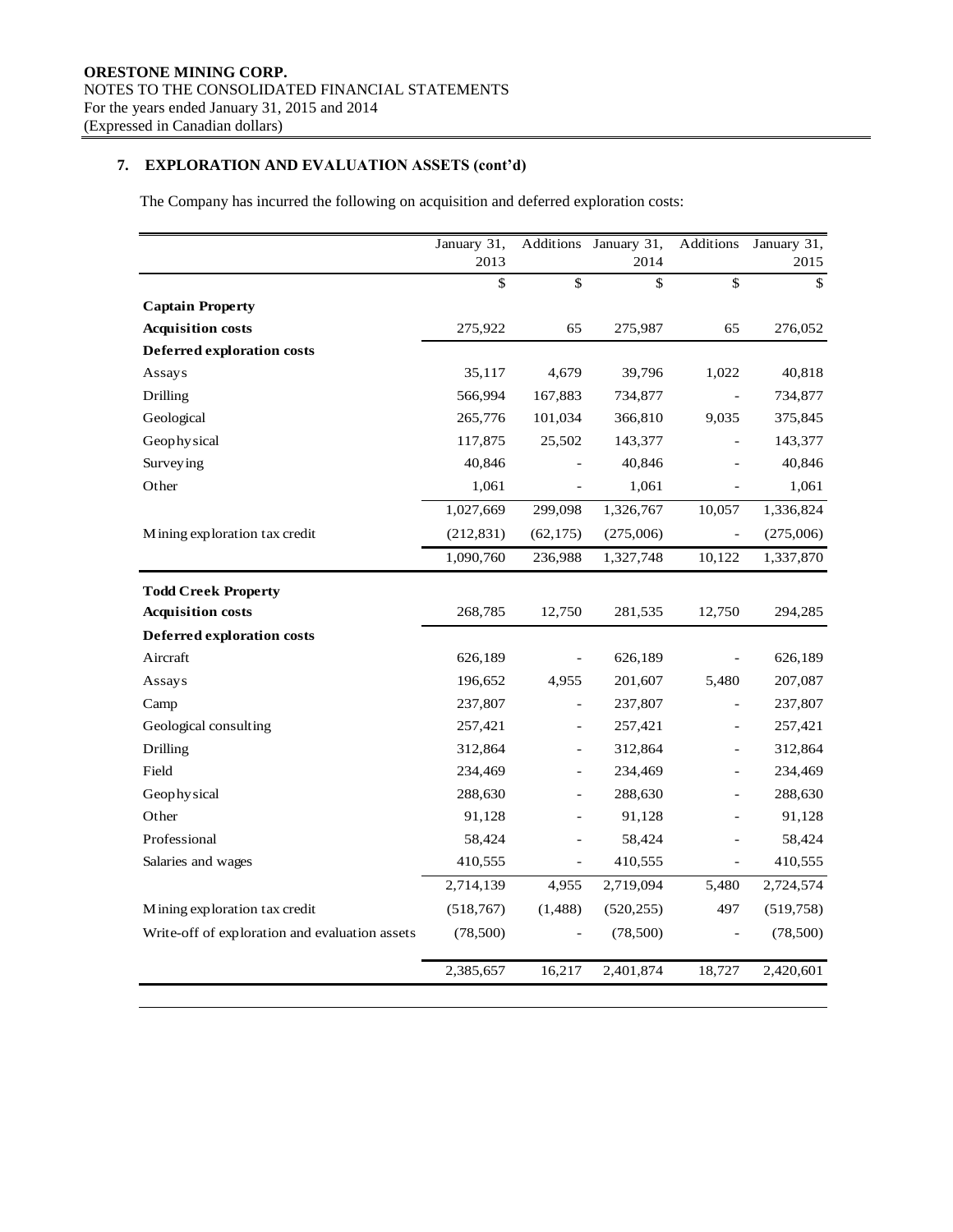# **7. EXPLORATION AND EVALUATION ASSETS (cont'd)**

|                                  | January 31, | <b>Additions</b> | January 31,              | <b>Additions</b> | January 31, |
|----------------------------------|-------------|------------------|--------------------------|------------------|-------------|
|                                  | 2013        |                  | 2014                     |                  | 2015        |
|                                  | \$          | \$               | \$                       | \$               | \$          |
| <b>Estrella de Oro</b>           |             |                  |                          |                  |             |
| <b>Acquisition costs</b>         |             |                  | $\overline{\phantom{a}}$ | 6,000            | 6,000       |
| Deferred exploration costs       |             |                  |                          |                  |             |
| Assays                           |             |                  | $\overline{\phantom{a}}$ | 2,572            | 2,572       |
| Dirt Work                        |             |                  | $\overline{\phantom{a}}$ | 25,773           | 25,773      |
| Environmental                    |             |                  | $\overline{a}$           | 5,012            | 5,012       |
| Geological                       |             | 4,170            | 4,170                    | 21,272           | 25,442      |
| Surveying                        |             |                  | $\overline{\phantom{a}}$ | 1,082            | 1,082       |
|                                  |             | 4,170            | 4,170                    | 55,711           | 59,881      |
| Write-off of mineral exploration |             |                  | $\overline{\phantom{a}}$ | (65,881)         | (65,881)    |
|                                  |             | 4,170            | 4,170                    | (4,170)          |             |
| <b>Total</b>                     | 3,476,417   | 257,375          | 3,733,792                | 24,679           | 3,758,471   |

# **8. TRADE AND OTHER PAYABLES**

Trade and other payables consist of the following:

|                               | January 31, | January 31, |
|-------------------------------|-------------|-------------|
|                               | 2015        | 2014        |
|                               |             |             |
| Trade payables                | 46,561      | 24,942      |
| Accrued liabilities and other | 29.942      | 30,350      |
| <b>Total</b>                  | 76,503      | 55,292      |

# **9. RELATED PARTY TRANSACTIONS**

a) Key management personnel compensation

The aggregate value of transactions and outstanding balances relating to key management personnel and entities over which they have control or significant influence were as follows:

|                                                  | January 31,              | January 31, |
|--------------------------------------------------|--------------------------|-------------|
|                                                  | 2015                     | 2014        |
|                                                  |                          |             |
| Salaries, fees, and short-term employee benefits | 130,560                  | 145,380     |
| Share-based payments                             | $\overline{\phantom{a}}$ | 28,000      |
| <b>Total</b>                                     | 130,560                  | 173,380     |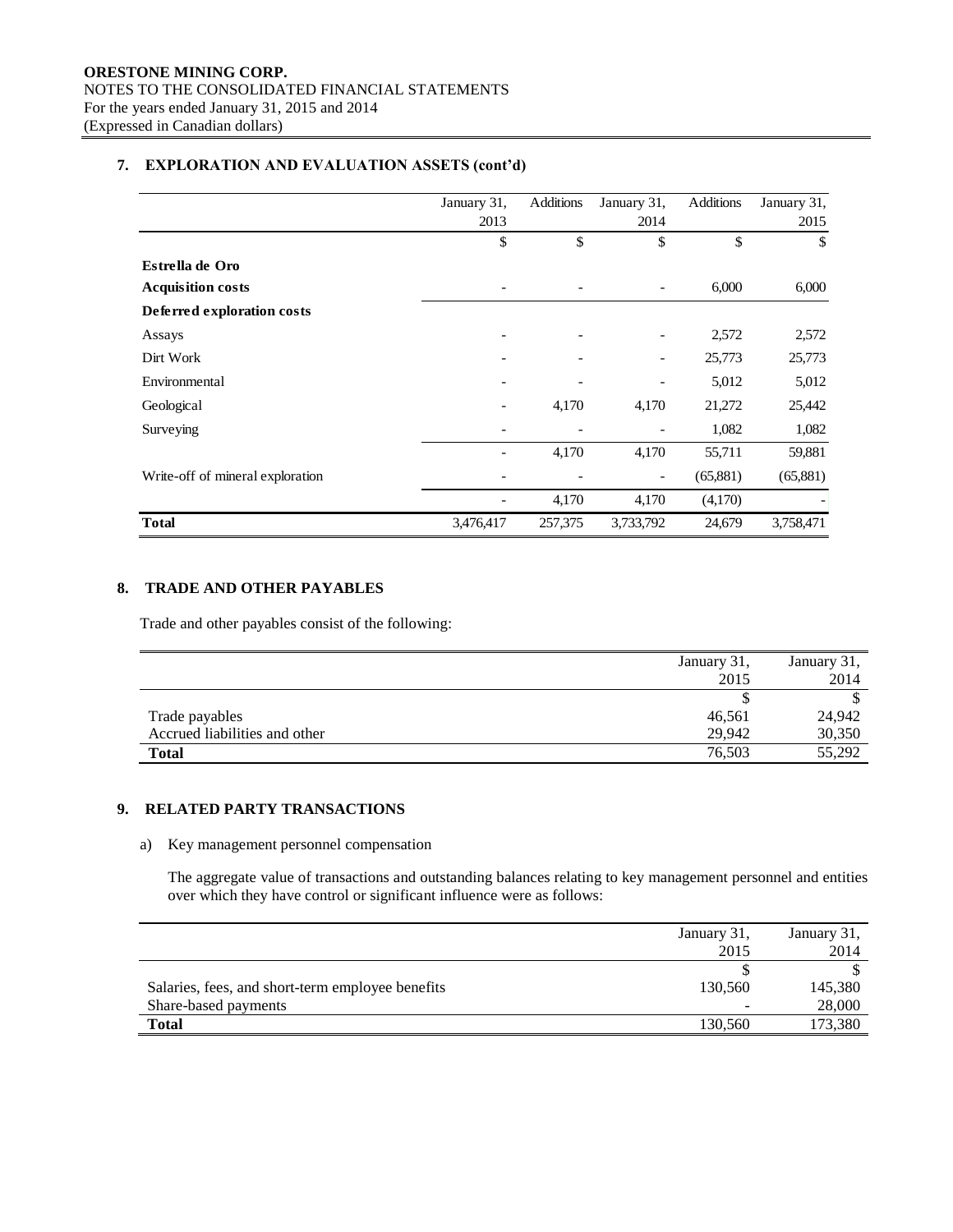# **9. RELATED PARTY TRANSACTIONS (cont'd)**

#### b) Other related party transactions

|                                            |                 |             | Total charged as at |             | Balance outstanding as at |
|--------------------------------------------|-----------------|-------------|---------------------|-------------|---------------------------|
|                                            |                 | January 31, | January 31,         | January 31, | January 31,               |
| Amounts charged/due to:                    | Service         | 2015        | 2014                | 2015        | 2014                      |
|                                            |                 | \$          | \$                  | \$          | \$                        |
| A public company with a director in        |                 |             |                     |             |                           |
| common with the Company                    | Rent            |             | 4,701               |             |                           |
| Officers and directors                     | Consulting fees |             |                     |             |                           |
|                                            | and geological  |             |                     |             |                           |
|                                            | consulting fees |             | 16,500              |             |                           |
| <b>Total</b>                               |                 |             | 44,654              |             |                           |
|                                            |                 |             |                     |             |                           |
|                                            |                 |             | Total charged as at |             | Balance outstanding as at |
|                                            |                 | January 31, | January 31,         | January 31, | January 31,               |
| Amounts charged/due from:                  | Service         | 2015        | 2014                | 2015        | 2014                      |
|                                            |                 | \$          | \$                  |             | S                         |
| A public company with a director in        |                 |             |                     |             |                           |
| common with the Company                    | Rent            | 54,712      | 55,488              |             |                           |
| A private company controlled by a director |                 |             |                     |             |                           |
| of the Company (Note 5)                    | Rent            | 13,083      | 12,065              | 24,524      | 14,065                    |
| A public company with a director in        |                 |             |                     |             |                           |
| common with the Company (Note 5)           | Rent            | 13,083      | 12,065              | 9,968       | 11,234                    |
| <b>Total</b>                               |                 | 80,877      | 79,618              | 34,492      | 25,299                    |

Amounts owing to/from related parties are non-interest bearing, unsecured, and have no fixed terms of repayment.

## **10. SHARE CAPITAL**

#### **a) Authorized**

Authorized: Unlimited number of common shares without par value.

### **b) Details of issuance of common shares**

At January 31, 2015, there were 37,772,233 (January 31, 2014 – 37,572,233) issued and fully paid common shares.

#### Fiscal 2015

On February 10, 2014, the Company issued 200,000 shares at a fair value of \$6,000 pursuant to the signing of the Estrella de Oro Property agreement.

#### Fiscal 2014

On June 20, 2013, the Company completed a non-brokered private placement for aggregate proceeds of \$151,250 by issuing 1,779,410 units at \$0.085 per unit (the "Unit"). Each Unit comprised of one common share and one-half of one common share purchase warrant .Each whole warrant entitles the holder to purchase one common share of the Company at a price of \$0.14 until June 20, 2014. The warrants were allocated a fair value of \$12,106 using the Black Scholes Option Pricing Model. The Company paid cash finder's fees of \$1,488 and an aggregate of \$1,507 was also included in share issue costs for the applicable filing fees.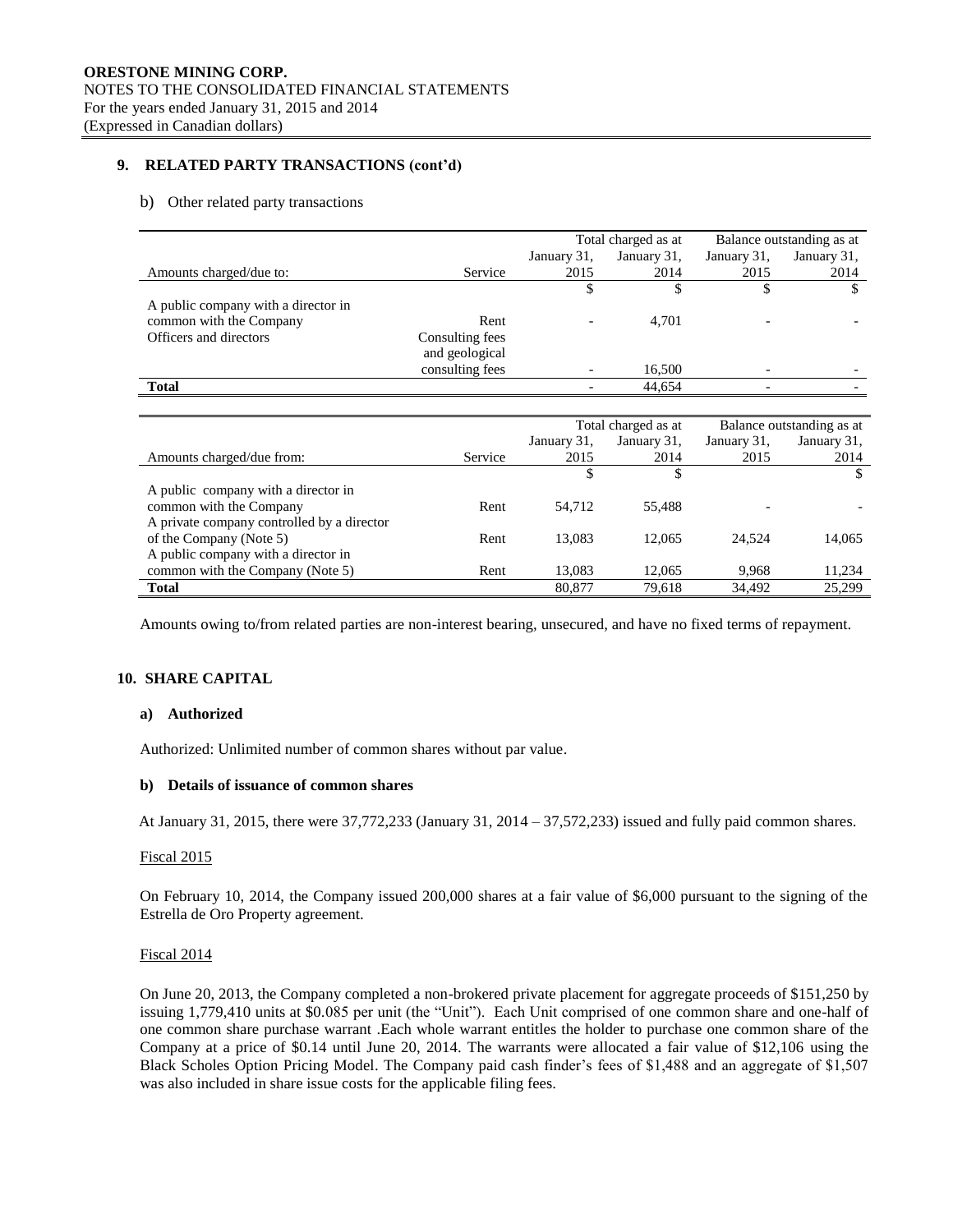## **10. SHARE CAPITAL (cont'd)**

#### **c) Warrants**

The continuity of warrants is as follows:

|                           | Exercise | January 31,              |                          | Expired/                 | January 31,              |                          | Expired/                 | January 31,              |
|---------------------------|----------|--------------------------|--------------------------|--------------------------|--------------------------|--------------------------|--------------------------|--------------------------|
| Expiry date               | price    | 2013                     | Issued                   | cancelled                | 2014                     | Issued                   | cancelled                | 2015                     |
| July 11, 2013             | 0.40     | 1,225,000                | $\overline{\phantom{a}}$ | (1,225,000)              | $\overline{\phantom{0}}$ | $\overline{\phantom{0}}$ | $\overline{\phantom{0}}$ |                          |
| October 23, 2013          | 0.15     | 7.937.500                | $\overline{\phantom{a}}$ | (7,937,500)              | $\overline{\phantom{0}}$ | $\overline{\phantom{0}}$ | $\overline{\phantom{0}}$ | $\overline{\phantom{a}}$ |
| October 23, 2013          | 0.17     | 1,650,000                | $\overline{\phantom{a}}$ | (1,650,000)              |                          | $\overline{\phantom{0}}$ |                          |                          |
| June 20, 2015             | 0.14     | $\overline{\phantom{a}}$ | 889,705                  | $\overline{\phantom{a}}$ | 889,705                  | $\overline{\phantom{a}}$ | $\overline{\phantom{a}}$ | 889,705                  |
|                           |          | 10,812,500               | 889,705                  | (10, 812, 500)           | 889,705                  | $\overline{\phantom{a}}$ | $\overline{\phantom{a}}$ | 889,705                  |
|                           |          |                          |                          |                          |                          |                          |                          |                          |
|                           |          |                          |                          |                          |                          |                          |                          |                          |
| Weighted average exercise |          |                          |                          |                          |                          |                          |                          |                          |
| price $(\$)$              |          | 0.56                     | 0.14                     | 0.18                     | 0.14                     |                          |                          | 0.14                     |

In May 2014, the Company extended the expiry date of the above 889,705 warrants for one additional year to June 20, 2015. The exercise price of \$0.14 remains unchanged.

The weighted average remaining contractual life of the outstanding warrants as at January 31, 2015 is 0.38 years (January 31, 2014 – 0.38 years).

The following table summarizes the assumptions used in the Black-Scholes Option Pricing Model to estimate the fair value of the various warrants and agent warrants:

|                               | January 31, | January 31, |
|-------------------------------|-------------|-------------|
|                               | 2015        | 2014        |
|                               |             |             |
| Risk-free interest rate       | n/a         | 1.14%       |
| Annualized volatility         | n/a         | 114%        |
| Expected dividend yield       | n/a         | Nil         |
| Expected option life in years | n/a         | year        |

#### **d) Share purchase option compensation plan**

The Company has adopted an incentive share option plan, which provides that the Board of Directors of the Company may from time to time, in its discretion, and in accordance with the TSX-Venture Exchange requirements, grant to directors, officers, employees and technical consultants to the Company, non-transferable options to purchase common shares, provided that the number of common shares reserved for issuance will not exceed 10% of the common shares to be outstanding at closing. Such options will be exercisable for a period of up to 5 years from the date of grant. In connection with the foregoing, the number of common shares reserved for issuance to any individual director or officer will not exceed 5% of the issued and outstanding common shares and the number of common shares reserved for issuance to all technical consultants will not exceed 2% of the issued and outstanding common shares.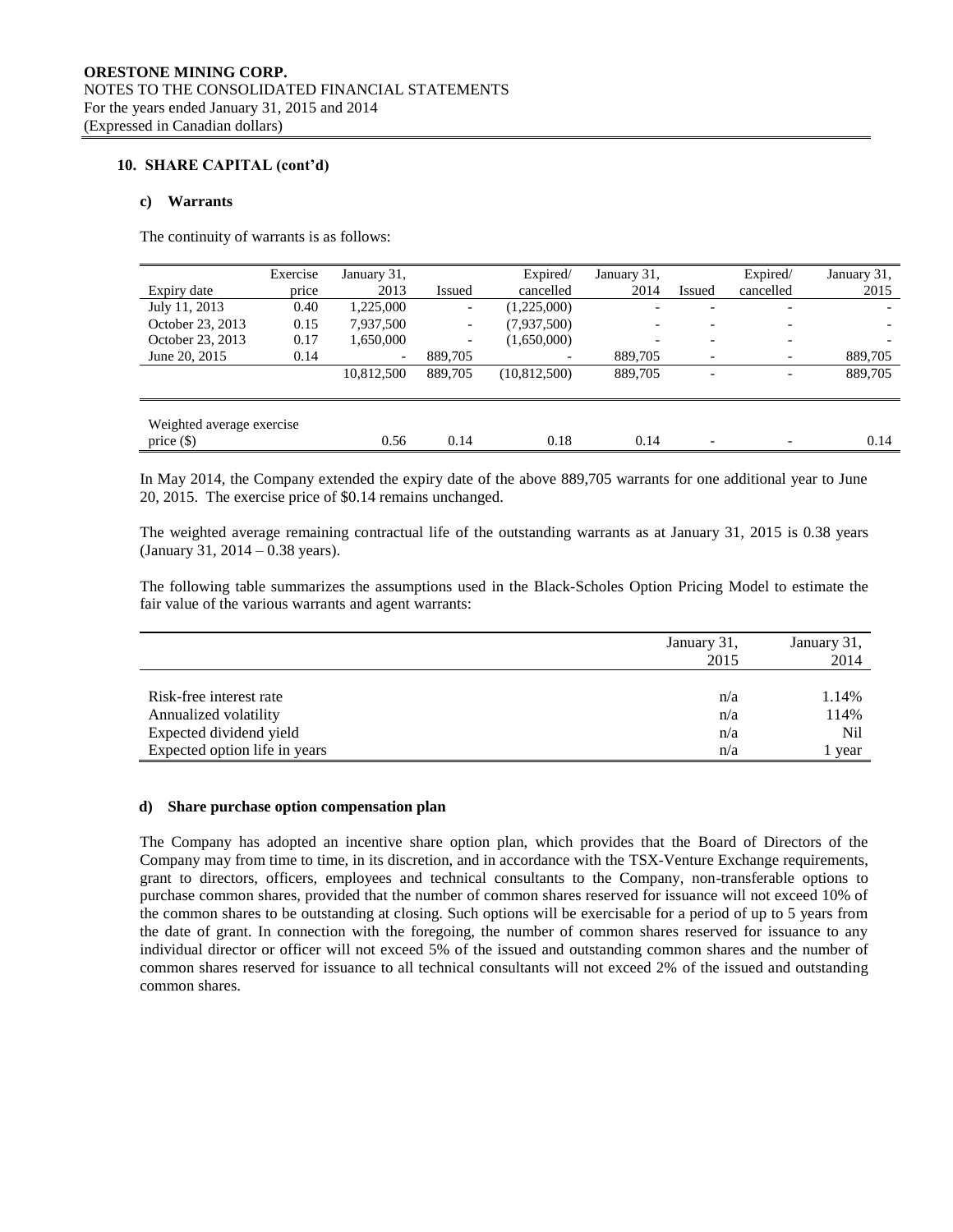## **10. SHARE CAPITAL (cont'd)**

#### **d) Share purchase option compensation plan (cont'd)**

The continuity of options is as follows:

|                                | Exercise | January 31,              |                          | Expired/   | January 31,              |                          | Expired/                 | January 31, |
|--------------------------------|----------|--------------------------|--------------------------|------------|--------------------------|--------------------------|--------------------------|-------------|
| Expiry date                    | price    | 2013                     | Issued                   | forfeited  | 2014                     | <b>Issued</b>            | forfeited                | 2015        |
|                                | \$       |                          |                          |            |                          |                          |                          |             |
| March 7, 2013                  | 0.80     | 125,000                  |                          | (125,000)  |                          |                          |                          |             |
| September 8, 2013              | 0.42     | 138,750                  | $\overline{\phantom{0}}$ | (138, 750) |                          | -                        | $\overline{\phantom{0}}$ |             |
| January 12, 2015               | 0.60     | 50,000                   |                          | (50,000)   | $\overline{\phantom{0}}$ | $\overline{\phantom{a}}$ | $\overline{\phantom{0}}$ |             |
| September 8, 2015              | 0.42     | 368,750                  |                          | (56,250)   | 312,500                  | $\overline{\phantom{a}}$ | $\overline{\phantom{a}}$ | 312,500     |
| September 29, 2015             | 0.40     | 50,000                   |                          |            | 50,000                   | -                        |                          | 50,000      |
| October 26, 2017               | 0.15     | 2,355,000                |                          | (500,000)  | 1,855,000                |                          |                          | 1,855,000   |
| June 28, 2018                  | 0.10     | $\overline{\phantom{a}}$ | 625,000                  |            | 625,000                  |                          |                          | 625,000     |
| October 7, 2018                | 0.10     | $\blacksquare$           | 150,000                  |            | 150,000                  | -                        | $\overline{\phantom{a}}$ | 150,000     |
|                                |          | 3,087,500                | 775,000                  | (870,000)  | 2,992,500                |                          |                          | 2,992,500   |
|                                |          |                          |                          |            |                          |                          |                          |             |
| Weighted average exercise      |          |                          |                          |            |                          |                          |                          |             |
| price $(\$)$                   |          | 0.23                     | 0.10                     | 0.40       | 0.17                     |                          |                          | 0.17        |
|                                |          |                          |                          |            |                          | $\overline{\phantom{0}}$ |                          |             |
| Options vested and exercisable |          | 732,500                  |                          |            | 2,992,500                |                          |                          | 2,992,500   |
| Weighted average exercise      |          |                          |                          |            |                          |                          |                          |             |
| price $(\$)$                   |          | 0.50                     |                          |            | 0.17                     |                          |                          | 0.17        |

At January 31, 2015 the weighted average remaining life of the outstanding and exercisable options is 2.79 years (January 31, 2014 – 3,86 years).

On October 7, 2013, the Company granted a director of the Company incentive stock options to purchase an aggregate of 150,000 common shares. The options are exercisable until October 7, 2018 at an exercise price of \$0.10 per share. The options vested at a rate of 25% on January 7, 2014 and at a rate of 25% every three months thereafter.

On June 28, 2013, the Company granted directors, officers, employees and consultants of the Company incentive stock options to purchase an aggregate of 625,000 common shares. The options are exercisable until June 28, 2018 at an exercise price of \$0.10 per share. The options vested at a rate of 25% on September 28, 2013 and at a rate of 25% every three months thereafter.

| The assumptions used in the Black Scholes Option Pricing Model to estimate the fair value of options were: |             |                   |  |  |
|------------------------------------------------------------------------------------------------------------|-------------|-------------------|--|--|
|                                                                                                            | January 31, | January 31,       |  |  |
|                                                                                                            | 2015        | 2014              |  |  |
|                                                                                                            |             |                   |  |  |
| Risk-free interest rate                                                                                    | n/a         | $1.79\% - 1.88\%$ |  |  |
| Annualized volatility                                                                                      | n/a         | 164 - 173%        |  |  |
| Expected dividend yield                                                                                    | n/a         | Nil               |  |  |
| Expected option life                                                                                       | n/a         | 5 years           |  |  |

The assumptions used in the Black Scholes Option Pricing Model to estimate the fair value of options were:

Based on these variables, share based payment expense for the options vested during the year ended January 31, 2015 was \$15,552 (January 31, 2014 - \$164,264).

Option pricing models require the input of highly subjective assumptions including the expected price volatility. Changes in the subjective assumptions can materially affect the fair value estimate, and therefore the existing models do not necessarily provide a reliable measure of the fair value of the Company's share purchase options.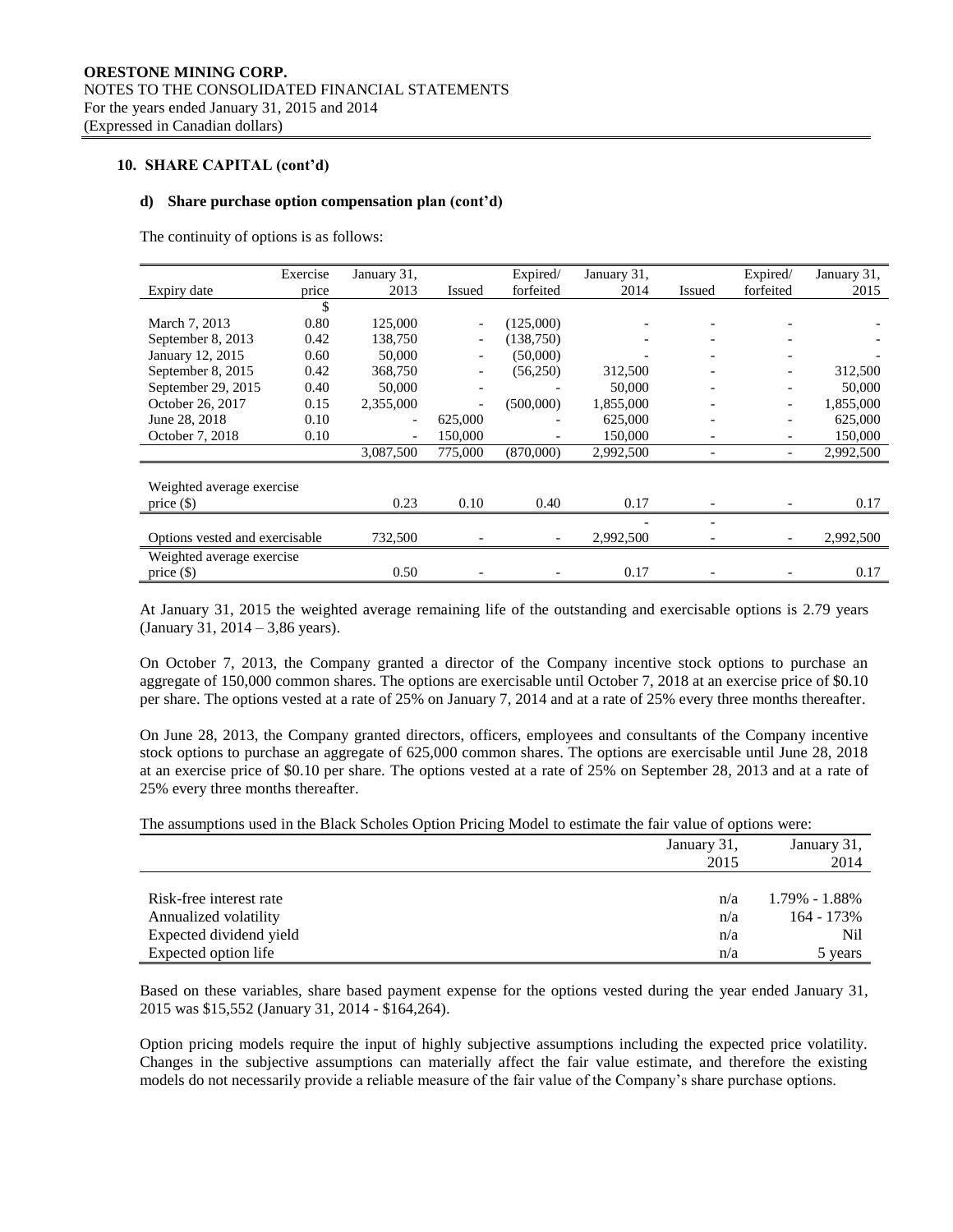## **10. SHARE CAPITAL (cont'd)**

#### **f) Reserves**

The reserves account records items recognized as share-based compensation expense and other share-based payments. When stock options are exercised, the corresponding amount will be transferred to share capital. Amounts recorded for forfeited or expired unexercised options remain in the reserves account. Amounts recorded for exercised, cancelled or expired warrants remain in the reserves account.

#### **11. LOSS PER SHARE**

#### **Basic and diluted loss per share**

The calculation of basic and diluted loss per share for the year ended January 31, 2015 was based on the loss attributable to common shareholders of \$378,809 (January 31, 2014 – \$571,151) and a weighted average number of common shares outstanding of 37,766,754 (January 31, 2014 – 36,534,244).

Diluted loss per share did not include the effect of 889,705 warrants and 2,992,500 stock options (January 31, 2014 – 889,705 and 2,992,500 respectively) because they are anti-dilutive to loss per share.

# **12. FINANCIAL INSTRUMENTS AND RISK MANAGEMENT**

The Company's financial instruments consist of cash and cash equivalents, receivables, trade payables and due to related parties. The carrying value of these financial instruments approximates their fair value. The Company's financial instruments are exposed to certain financial risks, including currency risk, credit risk, liquidity risk and interest risk.

#### **Management of Financial Risk**

The Company's financial instruments are exposed to certain financial risks, which include credit risk, interest rate risk, liquidity risk, and market risk.

#### **Credit Risk**

Credit risk is the risk that one party to a financial instrument will fail to fulfill an obligation causing the other party to incur a financial loss. The Company is exposed to credit risks arising from its cash holdings, mineral tax credit recoverable and other receivables. The Company manages credit risk by placing cash and cash equivalents with major Canadian financial institutions. Receivables and mineral tax credit recoverable are due from the Government of Canada. Management believes that credit risk related to these amounts is low.

#### **Interest Rate Risk**

Interest rate risk is the risk that an investment's value will change due to a change in the level of interest rates. The Company's exposure to interest rate risk is minimal and relates to its ability to maintain the current rate of interest on its short-term investment.

#### **Liquidity Risk**

Liquidity risk is the risk that the Company will not have sufficient funds to meet its financial obligations when they are due. To manage liquidity risk, the Company reviews additional sources of capital to continue its operations and discharge its commitments as they become due.

Historically, the Company's sole source of funding has been the issuance of equity securities for cash and cash equivalents, primarily through private placements. The Company access to financing is always uncertain. There can be no assurance of continued access to significant equity funding. Liquidity risk is assessed as high.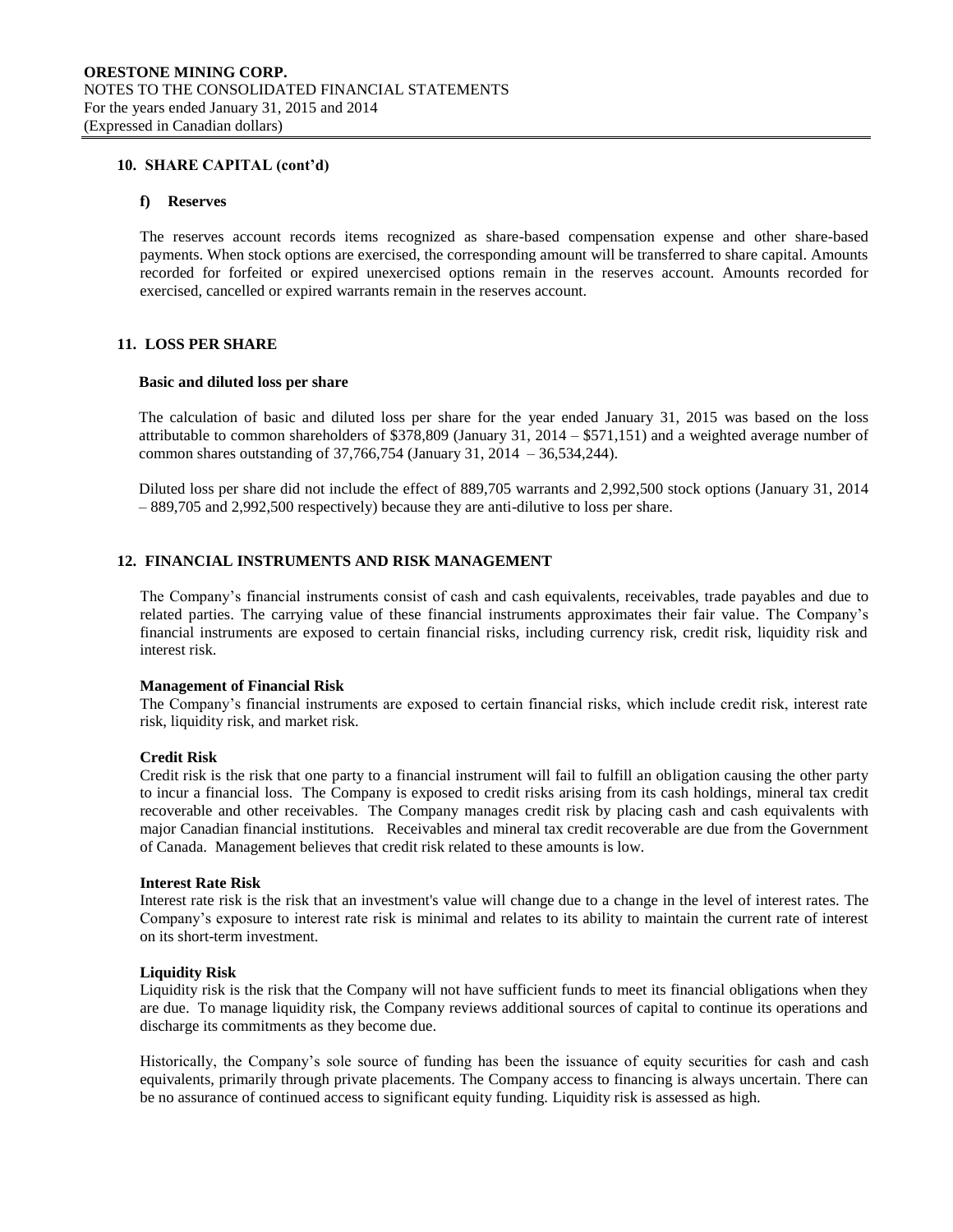# **12. FINANCIAL INSTRUMENTS AND RISK MANAGEMENT (cont'd)**

## **Market Risk**

Market risk is the risk that the fair value or future cash flows of a financial instrument will fluctuate because of changes in market prices. Market risk comprises three types of risk: currency risk, interest rate risk and price risk. The Company is not subject to currency risk as the functional currency is the Canadian dollar. The Company does not use any form of derivative or hedging instruments to reduce its foreign currency risk. The Company is not affected by price risk or interest rate risk.

## **Management of Industry Risk**

The Company is engaged primarily in the mineral exploration field and manages related industry risk issues directly. The Company is potentially at risk for environmental reclamation and fluctuations in commodity based market prices associated with resource property interests. Management is of the opinion that the Company addresses environmental risk and compliance in accordance with industry standards and specific project environmental requirements.

# **13. CAPITAL MANAGEMENT**

The Company considers its capital structure to be shareholders' equity represented by net assets over liabilities. The Company manages its capital structure based on the funds available to the Company, in order to support acquisition, maintenance, exploration, and development of exploration and evaluation assets.

The Board of Directors has not established any quantitative return on capital criteria for management, instead relying on the expertise of the Company's management to sustain future development of the business.

The properties in which the Company currently has interests are in the exploration stage so the Company is dependent on external financing to fund its activities. In order to carry out activities and administration, the Company will spend its existing working capital and raise additional amounts as needed.

The Company is not subject to externally-imposed capital restrictions.

# **14. SUPPLEMENTAL CASH FLOW INFORMATION**

Significant non-cash transactions were as follows:

|                                                               | January 31, | January 31, |
|---------------------------------------------------------------|-------------|-------------|
|                                                               | 2015        | 2014        |
|                                                               |             |             |
| Exploration and evaluation assets in trade and other payables | 36,709      | 19.256      |
| Common shares issued for exploration and evaluation assets    | 6,000       |             |
| Fair value of warrants (Note 10)                              |             | 12.106      |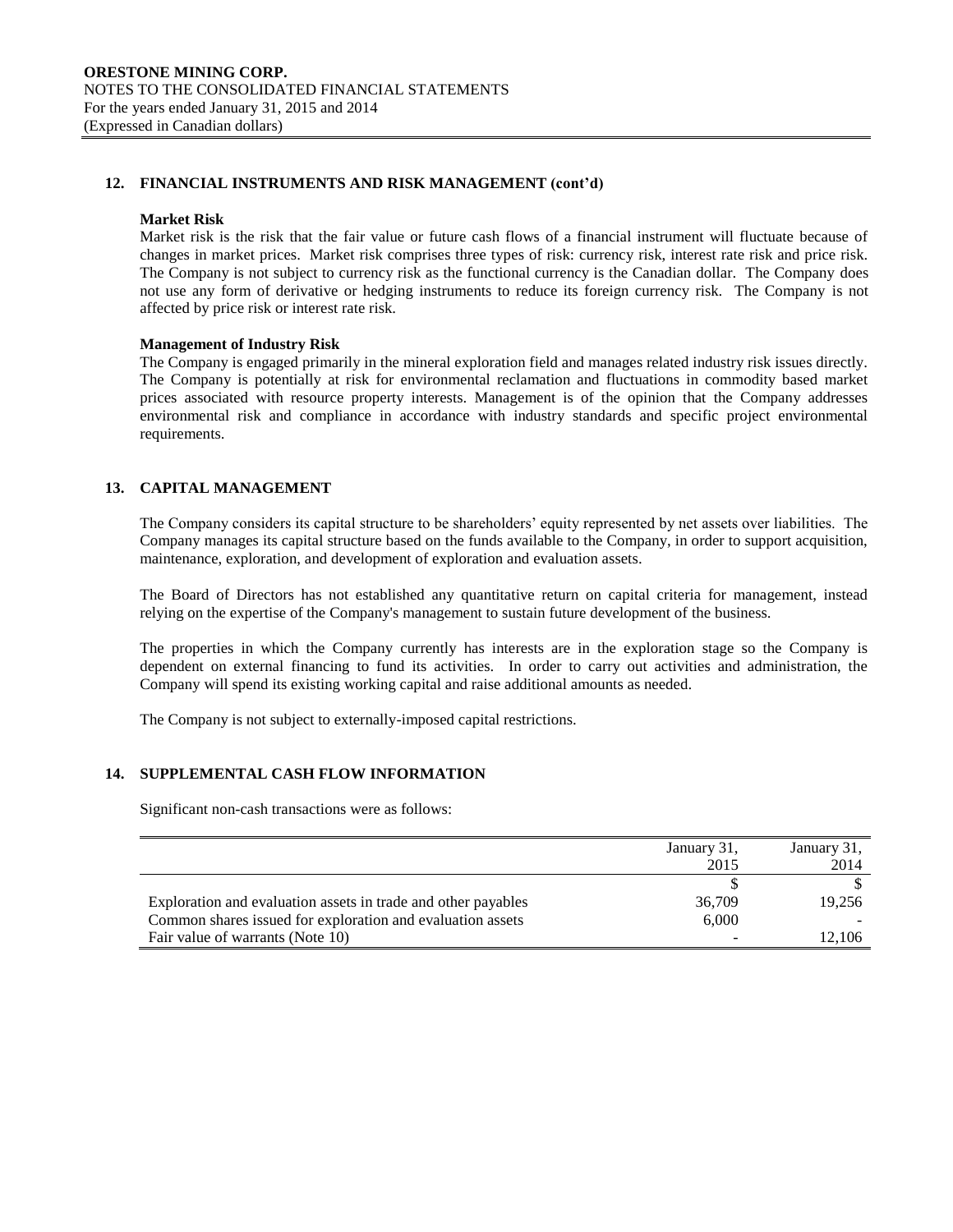# **15. INCOME TAXES**

No provision has been made for current income taxes as the Company has no taxable income. A reconciliation of the expected income tax recovery to the actual income tax recovery is as follows:

|                                                  | January 31,<br>2015 | January 31,<br>2014 |
|--------------------------------------------------|---------------------|---------------------|
|                                                  |                     |                     |
| Loss for the year                                | (379, 071)          | (571, 151)          |
| Statutory tax rate                               | 26.00%              | 25.83%              |
|                                                  |                     |                     |
| Expected income tax recovery                     | (98, 558)           | (147, 547)          |
| Permanent differences and non-deductible amounts | 8,691               | 19,339              |
| Change in valuation allowance                    | 89,867              | 128,208             |
|                                                  |                     |                     |
| Income tax recovery                              |                     |                     |

The components of the Company's deferred income tax assets and liabilities are estimated as follows:

|                                   | January 31, | January 31, |
|-----------------------------------|-------------|-------------|
|                                   | 2015        | 2014        |
|                                   |             |             |
| Exploration and evaluation assets | (121,000)   | 9,000       |
| Loss carry-forwards               | 3,736,000   | 3,390,000   |
| Equipment and other               | 7,000       |             |
| Share issuance costs              | 111,000     | 175,000     |
| Valuation allowance               | (3,733,000) | (3,574,000) |
| Net deferred income tax assets    |             |             |

The tax pools relating to these deductible temporary differences expire as follows:

|           | Exploration<br>and evaluation<br>assets | Loss carry-<br>forwards | Share<br>issuance costs |
|-----------|-----------------------------------------|-------------------------|-------------------------|
|           | \$                                      | \$                      | <sup>\$</sup>           |
| 2016      |                                         |                         | 60,768                  |
| 2017      |                                         |                         | 49,542                  |
| 2018      |                                         |                         | 599                     |
| 2028      |                                         | 82,258                  |                         |
| 2029      |                                         | 589,427                 |                         |
| 2030      |                                         | 565,162                 |                         |
| 2031      |                                         | 458,077                 |                         |
| 2032      |                                         | 550,304                 |                         |
| 2033      |                                         | 649,026                 |                         |
| 2034      |                                         | 496,634                 |                         |
| 2035      |                                         | 345,906                 |                         |
| No expiry | 3,630,842                               |                         |                         |
|           | 3,630,842                               | 3,736,794               | 110,909                 |